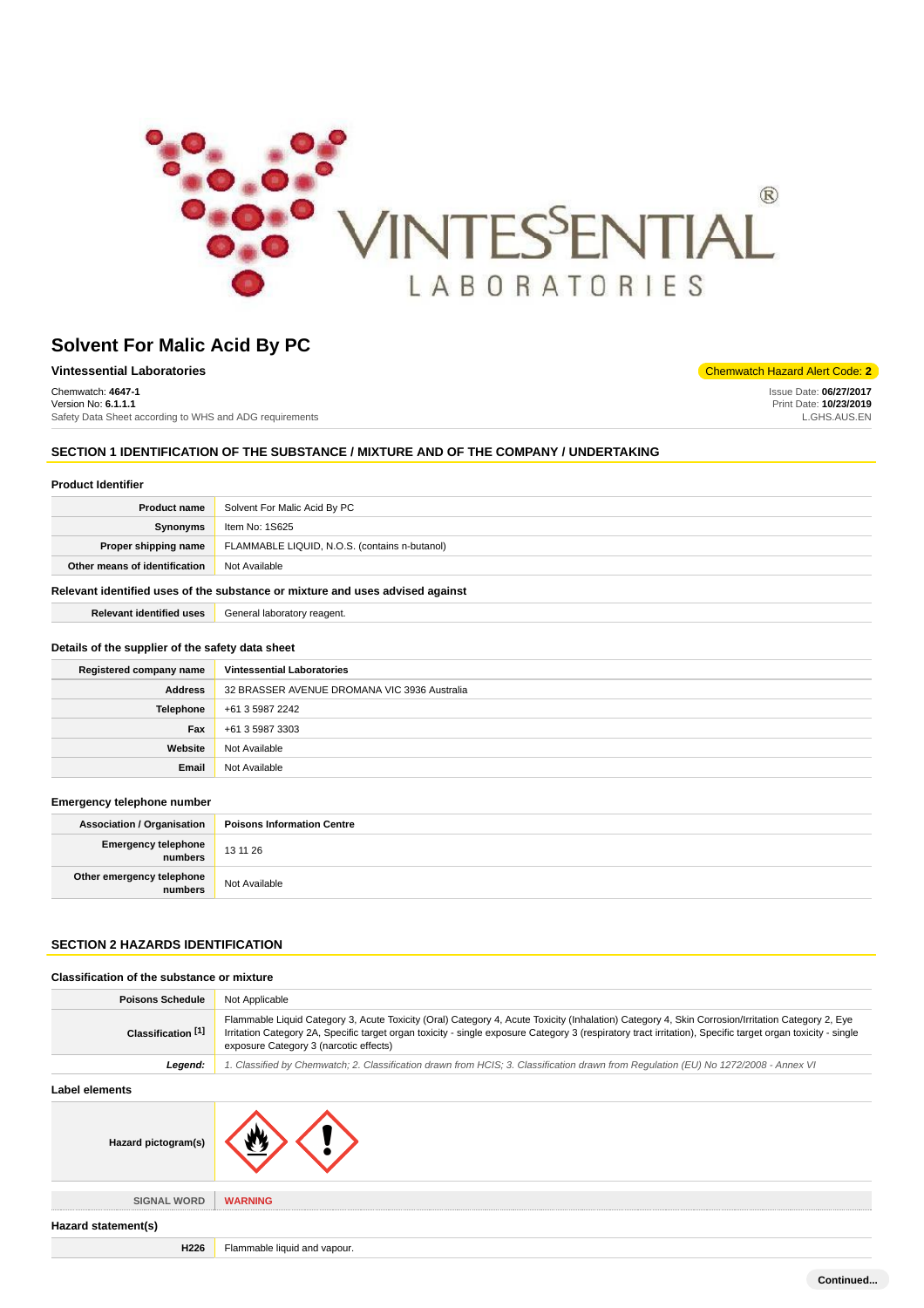| H302                                         | Harmful if swallowed.                                                             |
|----------------------------------------------|-----------------------------------------------------------------------------------|
| H332                                         | Harmful if inhaled.                                                               |
| H315                                         | Causes skin irritation.                                                           |
| H319                                         | Causes serious eye irritation.                                                    |
| H335                                         | May cause respiratory irritation.                                                 |
| H336                                         | May cause drowsiness or dizziness.                                                |
| <b>Precautionary statement(s) Prevention</b> |                                                                                   |
| P210                                         | Keep away from heat/sparks/open flames/hot surfaces. - No smoking.                |
| P271                                         | Use only outdoors or in a well-ventilated area.                                   |
| P240                                         | Ground/bond container and receiving equipment.                                    |
| P241                                         | Use explosion-proof electrical/ventilating/lighting/intrinsically safe equipment. |
| P242                                         | Use only non-sparking tools.                                                      |
| P243                                         | Take precautionary measures against static discharge.                             |
| P261                                         | Avoid breathing mist/vapours/spray.                                               |
| P270                                         | Do not eat, drink or smoke when using this product.                               |
| P280                                         | Wear protective gloves/protective clothing/eye protection/face protection.        |

### **Precautionary statement(s) Response**

| P321           | Specific treatment (see advice on this label).                                                                                   |
|----------------|----------------------------------------------------------------------------------------------------------------------------------|
| P362           | Take off contaminated clothing and wash before reuse.                                                                            |
| P370+P378      | In case of fire: Use alcohol resistant foam or normal protein foam for extinction.                                               |
| P305+P351+P338 | IF IN EYES: Rinse cautiously with water for several minutes. Remove contact lenses, if present and easy to do. Continue rinsing. |
| P337+P313      | If eye irritation persists: Get medical advice/attention.                                                                        |
| P301+P312      | IF SWALLOWED: Call a POISON CENTER or doctor/physician if you feel unwell.                                                       |
| P302+P352      | IF ON SKIN: Wash with plenty of water.                                                                                           |
| P303+P361+P353 | IF ON SKIN (or hair): Remove/Take off immediately all contaminated clothing. Rinse skin with water/shower.                       |
| P304+P340      | IF INHALED: Remove victim to fresh air and keep at rest in a position comfortable for breathing.                                 |
| P330           | Rinse mouth.                                                                                                                     |
| P332+P313      | If skin irritation occurs: Get medical advice/attention.                                                                         |

### **Precautionary statement(s) Storage**

| P403+P235 | Store in a<br>게-ventilated place. Keep cool.<br>5.110<br>we |
|-----------|-------------------------------------------------------------|
| P405      | C <sub>tor</sub><br>l un                                    |

## **Precautionary statement(s) Disposal**

**P501** Dispose of contents/container to authorised hazardous or special waste collection point in accordance with any local regulation.

# **SECTION 3 COMPOSITION / INFORMATION ON INGREDIENTS**

#### **Substances**

See section below for composition of Mixtures

### **Mixtures**

| <b>CAS No</b> | %[weight] | Name        |
|---------------|-----------|-------------|
| 71-36-3       | $30 - 60$ | n-butanol   |
| 64-18-6       | $0 - 9.9$ | formic acid |
| 7732-18-5     | 30-60     | water       |

# **SECTION 4 FIRST AID MEASURES**

# **Description of first aid measures**

| <b>Eye Contact</b>  | If this product comes in contact with the eyes:<br>Immediately hold eyelids apart and flush the eye continuously with running water.<br>Ensure complete irrigation of the eye by keeping eyelids apart and away from eye and moving the eyelids by occasionally lifting the upper<br>and lower lids.<br>► Continue flushing until advised to stop by the Poisons Information Centre or a doctor, or for at least 15 minutes.<br>Transport to hospital or doctor without delay.<br>► Removal of contact lenses after an eye injury should only be undertaken by skilled personnel. |
|---------------------|-----------------------------------------------------------------------------------------------------------------------------------------------------------------------------------------------------------------------------------------------------------------------------------------------------------------------------------------------------------------------------------------------------------------------------------------------------------------------------------------------------------------------------------------------------------------------------------|
| <b>Skin Contact</b> | If skin contact occurs:<br>Immediately remove all contaminated clothing, including footwear.<br>Flush skin and hair with running water (and soap if available).<br>Seek medical attention in event of irritation.                                                                                                                                                                                                                                                                                                                                                                 |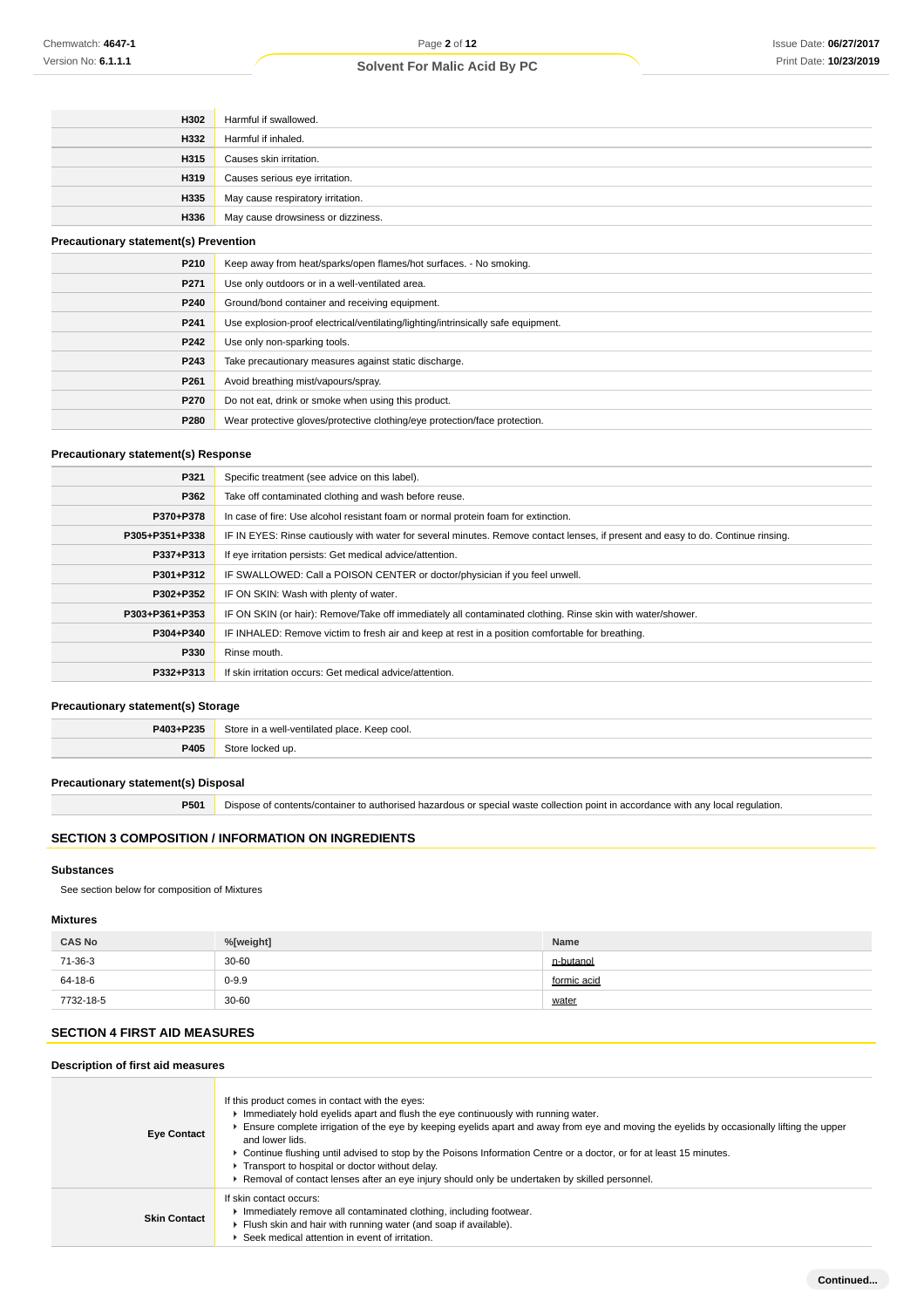Issue Date: **06/27/2017** Print Date: **10/23/2019**

### **Solvent For Malic Acid By PC**

| Inhalation | If fumes or combustion products are inhaled remove from contaminated area.<br>Lay patient down. Keep warm and rested.<br>▶ Prostheses such as false teeth, which may block airway, should be removed, where possible, prior to initiating first aid procedures.<br>Apply artificial respiration if not breathing, preferably with a demand valve resuscitator, bag-valve mask device, or pocket mask as trained.<br>Perform CPR if necessary.<br>Transport to hospital, or doctor, without delay.  |
|------------|----------------------------------------------------------------------------------------------------------------------------------------------------------------------------------------------------------------------------------------------------------------------------------------------------------------------------------------------------------------------------------------------------------------------------------------------------------------------------------------------------|
| Ingestion  | <b>If swallowed do NOT induce vomiting.</b><br>If vomiting occurs, lean patient forward or place on left side (head-down position, if possible) to maintain open airway and prevent aspiration.<br>• Observe the patient carefully.<br>► Never give liquid to a person showing signs of being sleepy or with reduced awareness; i.e. becoming unconscious.<br>► Give water to rinse out mouth, then provide liquid slowly and as much as casualty can comfortably drink.<br>▶ Seek medical advice. |

#### **Indication of any immediate medical attention and special treatment needed**

Treat symptomatically.

- To treat poisoning by the higher aliphatic alcohols (up to C7):
- Gastric lavage with copious amounts of water.
- It may be beneficial to instill 60 ml of mineral oil into the stomach. Oxygen and artificial respiration as needed.
- Electrolyte balance: it may be useful to start 500 ml. M/6 sodium bicarbonate intravenously but maintain a cautious and conservative attitude toward electrolyte replacement
- unless shock or severe acidosis threatens.

-----------------------------------------------------------------

- $\blacktriangleright$  To protect the liver, maintain carbohydrate intake by intravenous infusions of glucose.
- Haemodialysis if coma is deep and persistent. [GOSSELIN, SMITH HODGE: Clinical Toxicology of Commercial Products, Ed 5)

#### BASIC TREATMENT

- ----------------------------------------------------------------- Establish a patent airway with suction where necessary.
- Watch for signs of respiratory insufficiency and assist ventilation as necessary.
- Administer oxygen by non-rebreather mask at 10 to 15 l/min.
- Monitor and treat, where necessary, for shock.
- Monitor and treat, where necessary, for pulmonary oedema.
- Anticipate and treat, where necessary, for seizures.
- **DO NOT** use emetics. Where ingestion is suspected rinse mouth and give up to 200 ml water (5 ml/kg recommended) for dilution where patient is able to swallow, has a strong gag reflex and does not drool.
- Give activated charcoal.
- -----------------------------------------------------------------

#### ADVANCED TREATMENT -----------------------------------------------------------------

- Consider orotracheal or nasotracheal intubation for airway control in unconscious patient or where respiratory arrest has occurred.
- **Positive-pressure ventilation using a bag-valve mask might be of use.**
- Monitor and treat, where necessary, for arrhythmias.
- ▶ Start an IV D5W TKO. If signs of hypovolaemia are present use lactated Ringers solution. Fluid overload might create complications.
- If the patient is hypoglycaemic (decreased or loss of consciousness, tachycardia, pallor, dilated pupils, diaphoresis and/or dextrose strip or glucometer readings below 50 mg),
- give 50% dextrose
- Hypotension with signs of hypovolaemia requires the cautious administration of fluids. Fluid overload might create complications.
- Drug therapy should be considered for pulmonary oedema.

-----------------------------------------------------------------

-----------------------------------------------------------------

- Treat seizures with diazepam.
- **Proparacaine hydrochloride should be used to assist eve irrigation.**

#### EMERGENCY DEPARTMENT

- Laboratory analysis of complete blood count, serum electrolytes, BUN, creatinine, glucose, urinalysis, baseline for serum aminotransferases (ALT and AST), calcium, phosphorus and magnesium, may assist in establishing a treatment regime. Other useful analyses include anion and osmolar gaps, arterial blood gases (ABGs), chest radiographs and electrocardiograph.
- ▶ Positive end-expiratory pressure (PEEP)-assisted ventilation may be required for acute parenchymal injury or adult respiratory distress syndrome.
- Acidosis may respond to hyperventilation and bicarbonate therapy.
- Haemodialysis might be considered in patients with severe intoxication.
- Consult a toxicologist as necessary. BRONSTEIN, A.C. and CURRANCE, P.L. EMERGENCY CARE FOR HAZARDOUS MATERIALS EXPOSURE: 2nd Ed. 1994

#### For C8 alcohols and above.

Symptomatic and supportive therapy is advised in managing patients.

### **SECTION 5 FIREFIGHTING MEASURES**

#### **Extinguishing media**

- Alcohol stable foam.
- ▶ Dry chemical powder.
- BCF (where regulations permit).
- Carbon dioxide.
- Water spray or fog Large fires only.
- **Do not** use a water jet to fight fire.

#### **Special hazards arising from the substrate or mixture**

| <b>Fire Incompatibility</b>    | None known.                                                                                                                                                                                                                                                                                                                                                                                                                                                                                                                 |
|--------------------------------|-----------------------------------------------------------------------------------------------------------------------------------------------------------------------------------------------------------------------------------------------------------------------------------------------------------------------------------------------------------------------------------------------------------------------------------------------------------------------------------------------------------------------------|
| <b>Advice for firefighters</b> |                                                                                                                                                                                                                                                                                                                                                                                                                                                                                                                             |
| <b>Fire Fighting</b>           | Alert Fire Brigade and tell them location and nature of hazard.<br>• May be violently or explosively reactive.<br>▶ Wear breathing apparatus plus protective gloves.<br>► Prevent, by any means available, spillage from entering drains or water course.<br>If safe, switch off electrical equipment until vapour fire hazard removed.<br>Use water delivered as a fine spray to control fire and cool adjacent area.<br>Avoid spraying water onto liquid pools.<br><b>DO NOT</b> approach containers suspected to be hot. |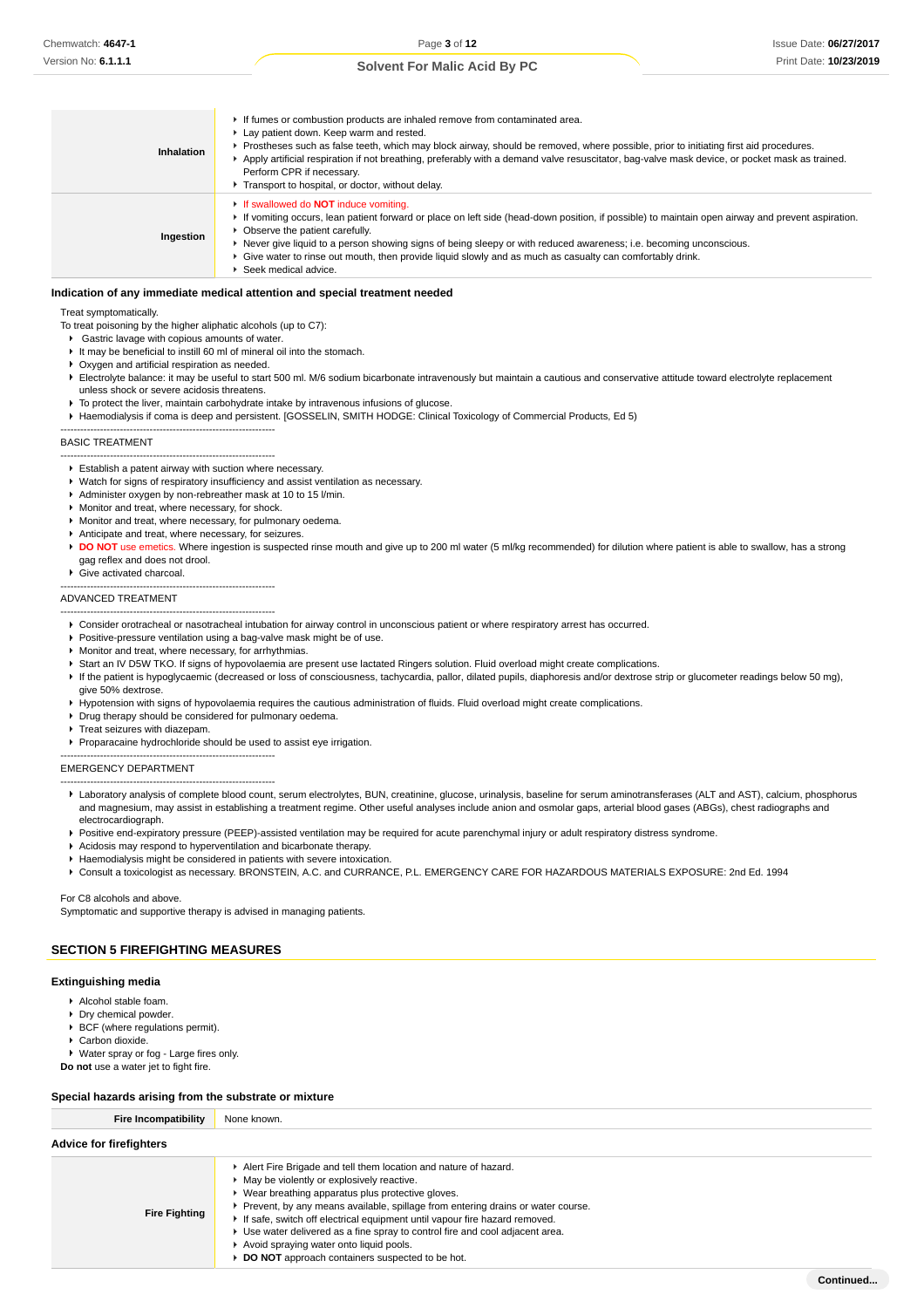|                              | ► Cool fire exposed containers with water spray from a protected location.<br>If safe to do so, remove containers from path of fire.                                                                                                                                                                                                                                                                                                                                                                                                                                  |
|------------------------------|-----------------------------------------------------------------------------------------------------------------------------------------------------------------------------------------------------------------------------------------------------------------------------------------------------------------------------------------------------------------------------------------------------------------------------------------------------------------------------------------------------------------------------------------------------------------------|
| <b>Fire/Explosion Hazard</b> | Liquid and vapour are flammable.<br>• Moderate fire hazard when exposed to heat or flame.<br>• Vapour forms an explosive mixture with air.<br>• Moderate explosion hazard when exposed to heat or flame.<br>• Vapour may travel a considerable distance to source of ignition.<br>► Heating may cause expansion or decomposition leading to violent rupture of containers.<br>• On combustion, may emit toxic fumes of carbon monoxide (CO).<br>Combustion products include:<br>carbon dioxide (CO2)<br>other pyrolysis products typical of burning organic material. |
| <b>HAZCHEM</b>               | $-3Y$                                                                                                                                                                                                                                                                                                                                                                                                                                                                                                                                                                 |

# **SECTION 6 ACCIDENTAL RELEASE MEASURES**

**Personal precautions, protective equipment and emergency procedures**

See section 8

### **Environmental precautions**

See section 12

# **Methods and material for containment and cleaning up**

| <b>Minor Spills</b> | Slippery when spilt.<br>Remove all ignition sources.<br>Clean up all spills immediately.<br>Avoid breathing vapours and contact with skin and eyes.<br>Control personal contact with the substance, by using protective equipment.<br>Contain and absorb small quantities with vermiculite or other absorbent material.<br>$\triangleright$ Wipe up.<br>• Collect residues in a flammable waste container.                                                                                                                                                                                                                                                                                                                                                                                                                                                                                                                                                      |
|---------------------|-----------------------------------------------------------------------------------------------------------------------------------------------------------------------------------------------------------------------------------------------------------------------------------------------------------------------------------------------------------------------------------------------------------------------------------------------------------------------------------------------------------------------------------------------------------------------------------------------------------------------------------------------------------------------------------------------------------------------------------------------------------------------------------------------------------------------------------------------------------------------------------------------------------------------------------------------------------------|
| <b>Major Spills</b> | Slippery when spilt.<br>Clear area of personnel and move upwind.<br>Alert Fire Brigade and tell them location and nature of hazard.<br>• May be violently or explosively reactive.<br>▶ Wear breathing apparatus plus protective gloves.<br>▶ Prevent, by any means available, spillage from entering drains or water course.<br>▶ No smoking, naked lights or ignition sources.<br>Increase ventilation.<br>Stop leak if safe to do so.<br>▶ Water spray or fog may be used to disperse / absorb vapour.<br>Contain spill with sand, earth or vermiculite.<br>Use only spark-free shovels and explosion proof equipment.<br>▶ Collect recoverable product into labelled containers for recycling.<br>Absorb remaining product with sand, earth or vermiculite.<br>Collect solid residues and seal in labelled drums for disposal.<br>▶ Wash area and prevent runoff into drains.<br>If contamination of drains or waterways occurs, advise emergency services. |

Personal Protective Equipment advice is contained in Section 8 of the SDS.

# **SECTION 7 HANDLING AND STORAGE**

### **Precautions for safe handling**

| Safe handling     | Avoid all personal contact, including inhalation.<br>▶ Wear protective clothing when risk of overexposure occurs.<br>▶ Use in a well-ventilated area.<br>Prevent concentration in hollows and sumps.<br>DO NOT enter confined spaces until atmosphere has been checked.<br>Avoid smoking, naked lights or ignition sources.<br>Avoid generation of static electricity.<br>DO NOT use plastic buckets.<br>Earth all lines and equipment.<br>Use spark-free tools when handling.<br>Avoid contact with incompatible materials.<br>V When handling, DO NOT eat, drink or smoke.<br>▶ Keep containers securely sealed when not in use.<br>Avoid physical damage to containers.<br>Always wash hands with soap and water after handling.<br>• Work clothes should be laundered separately.<br>Use good occupational work practice.<br>▶ Observe manufacturer's storage and handling recommendations contained within this SDS.<br>Atmosphere should be regularly checked against established exposure standards to ensure safe working conditions. |
|-------------------|-----------------------------------------------------------------------------------------------------------------------------------------------------------------------------------------------------------------------------------------------------------------------------------------------------------------------------------------------------------------------------------------------------------------------------------------------------------------------------------------------------------------------------------------------------------------------------------------------------------------------------------------------------------------------------------------------------------------------------------------------------------------------------------------------------------------------------------------------------------------------------------------------------------------------------------------------------------------------------------------------------------------------------------------------|
| Other information | Store in original containers in approved flammable liquid storage area.<br>Store away from incompatible materials in a cool, dry, well-ventilated area.<br>DO NOT store in pits, depressions, basements or areas where vapours may be trapped.<br>▶ No smoking, naked lights, heat or ignition sources.<br>► Storage areas should be clearly identified, well illuminated, clear of obstruction and accessible only to trained and authorised personnel -<br>adequate security must be provided so that unauthorised personnel do not have access.<br>▶ Store according to applicable regulations for flammable materials for storage tanks, containers, piping, buildings, rooms, cabinets, allowable<br>quantities and minimum storage distances.                                                                                                                                                                                                                                                                                           |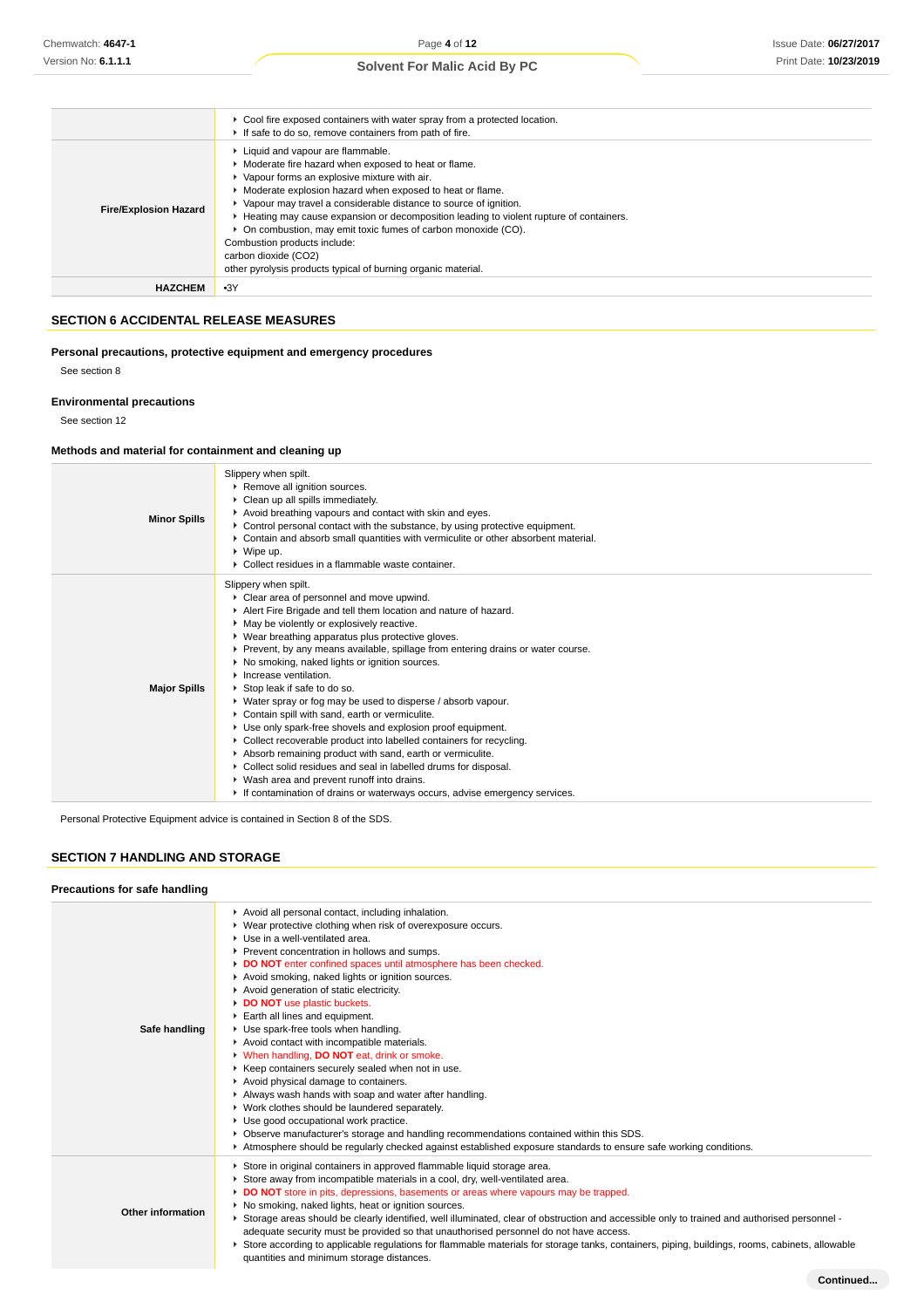| ▶ Use non-sparking ventilation systems, approved explosion proof equipment and intrinsically safe electrical systems.<br>▶ Have appropriate extinguishing capability in storage area (e.g. portable fire extinguishers - dry chemical, foam or carbon dioxide) and |
|--------------------------------------------------------------------------------------------------------------------------------------------------------------------------------------------------------------------------------------------------------------------|
| flammable gas detectors.                                                                                                                                                                                                                                           |
| ▶ Keep adsorbents for leaks and spills readily available.                                                                                                                                                                                                          |
| ▶ Protect containers against physical damage and check regularly for leaks.                                                                                                                                                                                        |
| ▶ Observe manufacturer's storage and handling recommendations contained within this SDS.                                                                                                                                                                           |
| In addition, for tank storages (where appropriate):                                                                                                                                                                                                                |
| Store in grounded, properly designed and approved vessels and away from incompatible materials.                                                                                                                                                                    |
| For bulk storages, consider use of floating roof or nitrogen blanketed vessels; where venting to atmosphere is possible, equip storage tank                                                                                                                        |
| vents with flame arrestors; inspect tank vents during winter conditions for vapour/ ice build-up.                                                                                                                                                                  |
| Storage tanks should be above ground and diked to hold entire contents.                                                                                                                                                                                            |

### **Conditions for safe storage, including any incompatibilities**

| Suitable container      | Glass container is suitable for laboratory quantities |
|-------------------------|-------------------------------------------------------|
| Storage incompatibility | Avoid reaction with oxidising agents                  |

## **SECTION 8 EXPOSURE CONTROLS / PERSONAL PROTECTION**

### **Control parameters**

### **OCCUPATIONAL EXPOSURE LIMITS (OEL)**

### **INGREDIENT DATA**

| Source                       | Ingredient  | <b>Material name</b> | <b>TWA</b>          | <b>STEL</b>       | Peak               | <b>Notes</b>  |
|------------------------------|-------------|----------------------|---------------------|-------------------|--------------------|---------------|
| Australia Exposure Standards | n-butanol   | n-Butyl alcohol      | Not Available       | Not Available     | 50 ppm / 152 mg/m3 | Not Available |
| Australia Exposure Standards | formic acid | Formic acid          | 5 ppm $/$ 9.4 mg/m3 | 19 mg/m3 / 10 ppm | Not Available      | Not Available |

### **EMERGENCY LIMITS**

| Ingredient  | <b>Material name</b>           | TEEL-1        |               | TEEL-2              | TEEL-3        |  |
|-------------|--------------------------------|---------------|---------------|---------------------|---------------|--|
| n-butanol   | Butyl alcohol, n-; (n-Butanol) | 60 ppm        |               | 800 ppm             | 8000 ppm      |  |
| formic acid | Formic acid                    | Not Available |               | Not Available       | Not Available |  |
|             |                                |               |               |                     |               |  |
| Ingredient  | <b>Original IDLH</b>           |               |               | <b>Revised IDLH</b> |               |  |
| n-butanol   | 1,400 ppm                      |               | Not Available |                     |               |  |
| formic acid | 30 ppm                         |               | Not Available |                     |               |  |
| water       | Not Available                  |               | Not Available |                     |               |  |

#### **MATERIAL DATA**

Exposed individuals are reasonably expected to be warned, by smell, that the Exposure Standard is being exceeded.

Odour Safety Factor (OSF) is determined to fall into either Class A or B.

The Odour Safety Factor (OSF) is defined as:

OSF= Exposure Standard (TWA) ppm/ Odour Threshold Value (OTV) ppm

Classification into classes follows:

ClassOSF Description

- A 550 Over 90% of exposed individuals are aware by smell that the Exposure Standard (TLV-TWA for example) is being reached, even when distracted by working activities<br>B 26-550 As "A" for 50-90% of persons being distracted
- 26-550 As "A" for 50-90% of persons being distracted

C 1-26 As "A" for less than 50% of persons being distracted

- D 0.18-1 10-50% of persons aware of being tested perceive by smell that the Exposure Standard is being reached<br>E <0.18 As "D" for less than 10% of persons aware of being tested
- E <0.18 As "D" for less than 10% of persons aware of being tested

Odour Safety Factor(OSF) OSF=60 (n-BUTANOL)

#### **Exposure controls**

|                         | Engineering controls are used to remove a hazard or place a barrier between the worker and the hazard. Well-designed engineering controls can<br>be highly effective in protecting workers and will typically be independent of worker interactions to provide this high level of protection.<br>The basic types of engineering controls are:<br>Process controls which involve changing the way a job activity or process is done to reduce the risk.<br>Enclosure and/or isolation of emission source which keeps a selected hazard "physically" away from the worker and ventilation that strategically<br>"adds" and "removes" air in the work environment. Ventilation can remove or dilute an air contaminant if designed properly. The design of a<br>ventilation system must match the particular process and chemical or contaminant in use.<br>Employers may need to use multiple types of controls to prevent employee overexposure.<br>For flammable liquids and flammable gases, local exhaust ventilation or a process enclosure ventilation system may be required. Ventilation<br>equipment should be explosion-resistant.<br>Air contaminants generated in the workplace possess varying "escape" velocities which, in turn, determine the "capture velocities" of fresh<br>circulating air required to effectively remove the contaminant. |                                              |  |  |  |
|-------------------------|--------------------------------------------------------------------------------------------------------------------------------------------------------------------------------------------------------------------------------------------------------------------------------------------------------------------------------------------------------------------------------------------------------------------------------------------------------------------------------------------------------------------------------------------------------------------------------------------------------------------------------------------------------------------------------------------------------------------------------------------------------------------------------------------------------------------------------------------------------------------------------------------------------------------------------------------------------------------------------------------------------------------------------------------------------------------------------------------------------------------------------------------------------------------------------------------------------------------------------------------------------------------------------------------------------------------------------------------------------------|----------------------------------------------|--|--|--|
| Appropriate engineering | Type of Contaminant:                                                                                                                                                                                                                                                                                                                                                                                                                                                                                                                                                                                                                                                                                                                                                                                                                                                                                                                                                                                                                                                                                                                                                                                                                                                                                                                                         | Air Speed:                                   |  |  |  |
| controls                | solvent, vapours, degreasing etc., evaporating from tank (in still air).                                                                                                                                                                                                                                                                                                                                                                                                                                                                                                                                                                                                                                                                                                                                                                                                                                                                                                                                                                                                                                                                                                                                                                                                                                                                                     | $0.25 - 0.5$ m/s<br>$(50-100)$<br>f/min.)    |  |  |  |
|                         | aerosols, fumes from pouring operations, intermittent container filling, low speed conveyer transfers, welding, spray drift,<br>plating acid fumes, pickling (released at low velocity into zone of active generation)                                                                                                                                                                                                                                                                                                                                                                                                                                                                                                                                                                                                                                                                                                                                                                                                                                                                                                                                                                                                                                                                                                                                       | $0.5 - 1$ m/s<br>$(100 - 200)$<br>$f/min.$ ) |  |  |  |
|                         | direct spray, spray painting in shallow booths, drum filling, conveyer loading, crusher dusts, gas discharge (active<br>generation into zone of rapid air motion)                                                                                                                                                                                                                                                                                                                                                                                                                                                                                                                                                                                                                                                                                                                                                                                                                                                                                                                                                                                                                                                                                                                                                                                            | $1-2.5$ m/s<br>$(200 - 500)$<br>$f/min.$ )   |  |  |  |
|                         | Within each range the appropriate value depends on:                                                                                                                                                                                                                                                                                                                                                                                                                                                                                                                                                                                                                                                                                                                                                                                                                                                                                                                                                                                                                                                                                                                                                                                                                                                                                                          |                                              |  |  |  |
|                         | Lower end of the range<br>Upper end of the range                                                                                                                                                                                                                                                                                                                                                                                                                                                                                                                                                                                                                                                                                                                                                                                                                                                                                                                                                                                                                                                                                                                                                                                                                                                                                                             |                                              |  |  |  |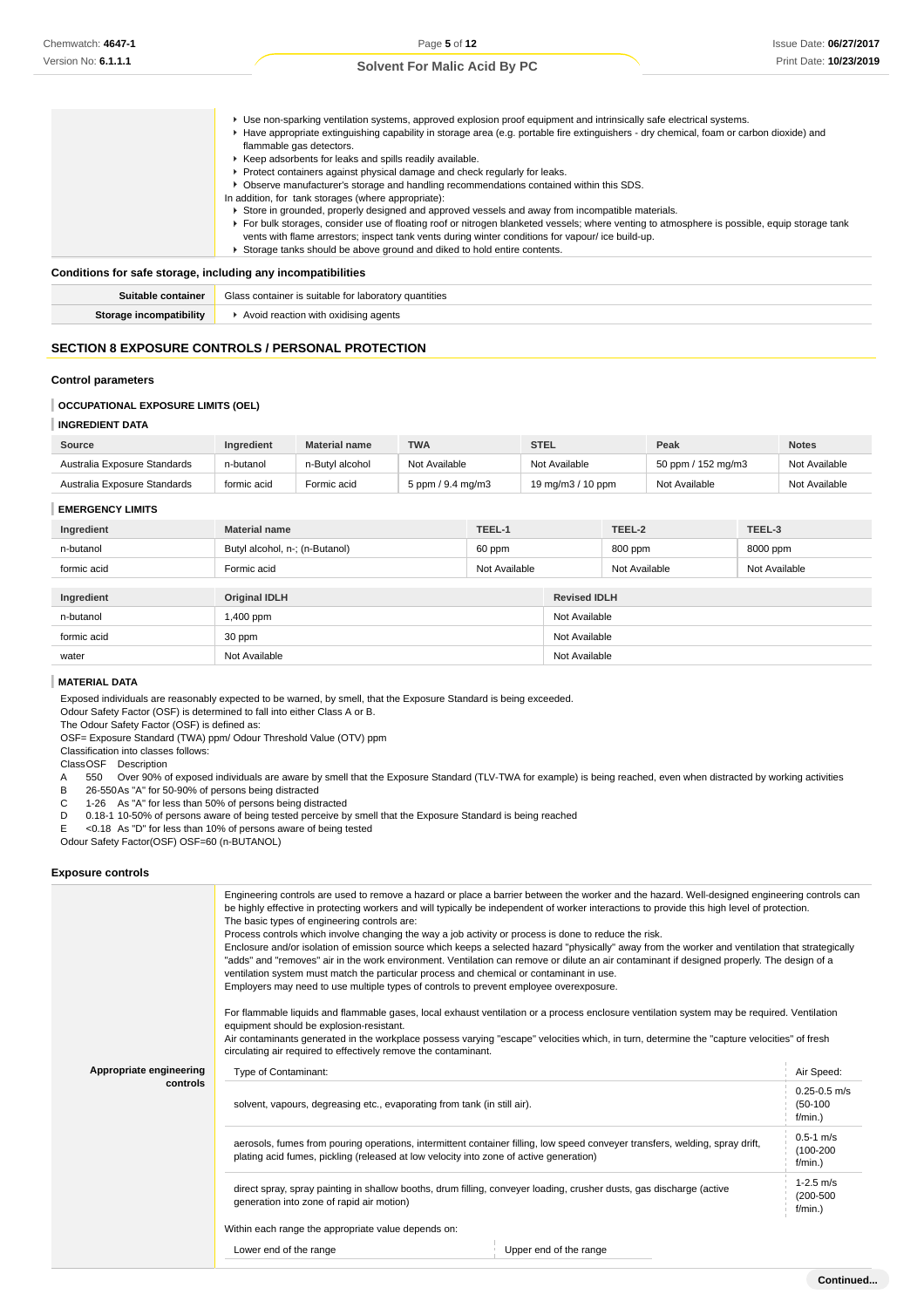|                            | 1: Room air currents minimal or favourable to capture                                                                                                                                                                                                                                                                                                                                                                                                                                                                                                                                                                                                                                                                                                                                                                                                                                                                                                           | 1: Disturbing room air currents                                                                                                                                                                                                                                                                                                                                                                                                                                                                                                                                                                                                                                                                                                                         |  |  |  |  |
|----------------------------|-----------------------------------------------------------------------------------------------------------------------------------------------------------------------------------------------------------------------------------------------------------------------------------------------------------------------------------------------------------------------------------------------------------------------------------------------------------------------------------------------------------------------------------------------------------------------------------------------------------------------------------------------------------------------------------------------------------------------------------------------------------------------------------------------------------------------------------------------------------------------------------------------------------------------------------------------------------------|---------------------------------------------------------------------------------------------------------------------------------------------------------------------------------------------------------------------------------------------------------------------------------------------------------------------------------------------------------------------------------------------------------------------------------------------------------------------------------------------------------------------------------------------------------------------------------------------------------------------------------------------------------------------------------------------------------------------------------------------------------|--|--|--|--|
|                            | 2: Contaminants of low toxicity or of nuisance value only.                                                                                                                                                                                                                                                                                                                                                                                                                                                                                                                                                                                                                                                                                                                                                                                                                                                                                                      | 2: Contaminants of high toxicity                                                                                                                                                                                                                                                                                                                                                                                                                                                                                                                                                                                                                                                                                                                        |  |  |  |  |
|                            | 3: Intermittent, low production.<br>3: High production, heavy use                                                                                                                                                                                                                                                                                                                                                                                                                                                                                                                                                                                                                                                                                                                                                                                                                                                                                               |                                                                                                                                                                                                                                                                                                                                                                                                                                                                                                                                                                                                                                                                                                                                                         |  |  |  |  |
|                            | 4: Large hood or large air mass in motion<br>4: Small hood-local control only                                                                                                                                                                                                                                                                                                                                                                                                                                                                                                                                                                                                                                                                                                                                                                                                                                                                                   |                                                                                                                                                                                                                                                                                                                                                                                                                                                                                                                                                                                                                                                                                                                                                         |  |  |  |  |
|                            | factors of 10 or more when extraction systems are installed or used.                                                                                                                                                                                                                                                                                                                                                                                                                                                                                                                                                                                                                                                                                                                                                                                                                                                                                            | Simple theory shows that air velocity falls rapidly with distance away from the opening of a simple extraction pipe. Velocity generally decreases<br>with the square of distance from the extraction point (in simple cases). Therefore the air speed at the extraction point should be adjusted,<br>accordingly, after reference to distance from the contaminating source. The air velocity at the extraction fan, for example, should be a minimum of<br>1-2 m/s (200-400 f/min.) for extraction of solvents generated in a tank 2 meters distant from the extraction point. Other mechanical<br>considerations, producing performance deficits within the extraction apparatus, make it essential that theoretical air velocities are multiplied by |  |  |  |  |
| <b>Personal protection</b> |                                                                                                                                                                                                                                                                                                                                                                                                                                                                                                                                                                                                                                                                                                                                                                                                                                                                                                                                                                 |                                                                                                                                                                                                                                                                                                                                                                                                                                                                                                                                                                                                                                                                                                                                                         |  |  |  |  |
| Eye and face protection    | Safety glasses with side shields.<br>Chemical goggles.<br>▶ Contact lenses may pose a special hazard; soft contact lenses may absorb and concentrate irritants. A written policy document, describing<br>the wearing of lenses or restrictions on use, should be created for each workplace or task. This should include a review of lens absorption<br>and adsorption for the class of chemicals in use and an account of injury experience. Medical and first-aid personnel should be trained in<br>their removal and suitable equipment should be readily available. In the event of chemical exposure, begin eye irrigation immediately and<br>remove contact lens as soon as practicable. Lens should be removed at the first signs of eye redness or irritation - lens should be removed in<br>a clean environment only after workers have washed hands thoroughly. [CDC NIOSH Current Intelligence Bulletin 59], [AS/NZS 1336 or<br>national equivalent] |                                                                                                                                                                                                                                                                                                                                                                                                                                                                                                                                                                                                                                                                                                                                                         |  |  |  |  |
| <b>Skin protection</b>     | See Hand protection below                                                                                                                                                                                                                                                                                                                                                                                                                                                                                                                                                                                                                                                                                                                                                                                                                                                                                                                                       |                                                                                                                                                                                                                                                                                                                                                                                                                                                                                                                                                                                                                                                                                                                                                         |  |  |  |  |
| Hands/feet protection      | ▶ Wear chemical protective gloves, e.g. PVC.<br>▶ Wear safety footwear or safety gumboots, e.g. Rubber                                                                                                                                                                                                                                                                                                                                                                                                                                                                                                                                                                                                                                                                                                                                                                                                                                                          |                                                                                                                                                                                                                                                                                                                                                                                                                                                                                                                                                                                                                                                                                                                                                         |  |  |  |  |
| <b>Body protection</b>     | See Other protection below                                                                                                                                                                                                                                                                                                                                                                                                                                                                                                                                                                                                                                                                                                                                                                                                                                                                                                                                      |                                                                                                                                                                                                                                                                                                                                                                                                                                                                                                                                                                                                                                                                                                                                                         |  |  |  |  |
| Other protection           | • Overalls.<br>PVC Apron.<br>▶ PVC protective suit may be required if exposure severe.<br>Eyewash unit.<br>Ensure there is ready access to a safety shower.                                                                                                                                                                                                                                                                                                                                                                                                                                                                                                                                                                                                                                                                                                                                                                                                     |                                                                                                                                                                                                                                                                                                                                                                                                                                                                                                                                                                                                                                                                                                                                                         |  |  |  |  |

#### **Recommended material(s)**

#### **GLOVE SELECTION INDEX**

Glove selection is based on a modified presentation of the:  **"Forsberg Clothing Performance Index".**

 The effect(s) of the following substance(s) are taken into account in the **computergenerated** selection:

#### Solvent For Malic Acid By PC

| <b>Material</b>  | <b>CPI</b> |
|------------------|------------|
| <b>NEOPRENE</b>  | A          |
| <b>BUTYL</b>     | C          |
| <b>HYPALON</b>   | C          |
| NATURAL RUBBER   | C          |
| NATURAL+NEOPRENE | C          |
| NEOPRENE/NATURAL | C          |
| <b>NITRILE</b>   | C          |
| NITRILE+PVC      | C          |
| <b>PE</b>        | C          |
| PE/EVAL/PE       | C          |
| <b>PVA</b>       | C          |
| <b>PVC</b>       | C          |
| SARANEX-23       | C          |
| <b>TEFLON</b>    | C          |
| <b>VITON</b>     | C          |

\* CPI - Chemwatch Performance Index

A: Best Selection

B: Satisfactory; may degrade after 4 hours continuous immersion

C: Poor to Dangerous Choice for other than short term immersion

**NOTE**: As a series of factors will influence the actual performance of the glove, a final selection must be based on detailed observation -

\* Where the glove is to be used on a short term, casual or infrequent basis, factors such as "feel" or convenience (e.g. disposability), may dictate a choice of gloves which might otherwise be unsuitable following long-term or frequent use. A qualified practitioner should be consulted.

#### **Respiratory protection**

Type AB-P Filter of sufficient capacity. (AS/NZS 1716 & 1715, EN 143:2000 & 149:2001, ANSI Z88 or national equivalent)

Where the concentration of gas/particulates in the breathing zone, approaches or exceeds the "Exposure Standard" (or ES), respiratory protection is required. Degree of protection varies with both face-piece and Class of filter; the nature of protection varies with Type of filter.

| <b>Required Minimum</b><br><b>Protection Factor</b> | <b>Half-Face</b><br>Respirator | <b>Full-Face</b><br>Respirator     | <b>Powered Air</b><br>Respirator        |
|-----------------------------------------------------|--------------------------------|------------------------------------|-----------------------------------------|
| up to $10 \times ES$                                | AB-AUS P2                      | ۰                                  | AB-PAPR-AUS /<br>Class 1 P <sub>2</sub> |
| up to $50 \times ES$                                |                                | AB-AUS / Class<br>1 P <sub>2</sub> |                                         |
| up to $100 \times ES$                               |                                | AB-2 P2                            | AR-PAPR-2 P2 ^                          |

^ - Full-face

A(All classes) = Organic vapours, B AUS or B1 = Acid gasses, B2 = Acid gas or hydrogen cyanide(HCN), B3 = Acid gas or hydrogen cyanide(HCN), E = Sulfur dioxide(SO2), G = Agricultural chemicals, K = Ammonia(NH3), Hg = Mercury, NO = Oxides of nitrogen,  $MB =$  Methyl bromide,  $AX =$  Low boiling point organic compounds(below 65 degC)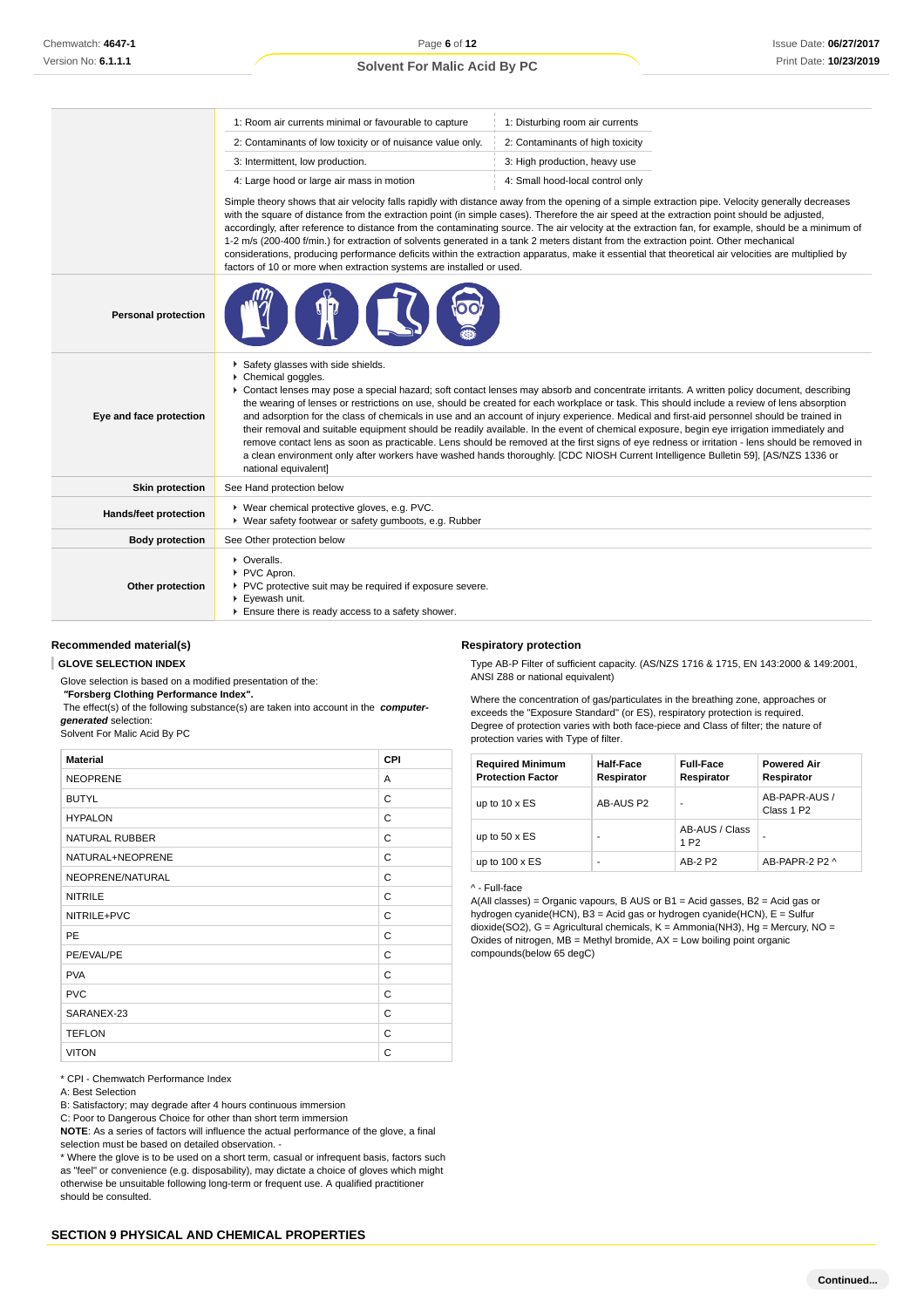# **Information on basic physical and chemical properties**

| Appearance                                      | Clear flammable liquid; mixes with water. |                                                   |                |
|-------------------------------------------------|-------------------------------------------|---------------------------------------------------|----------------|
|                                                 |                                           |                                                   |                |
| <b>Physical state</b>                           | Liquid                                    | Relative density (Water = $1$ )                   | Not Available  |
| Odour                                           | Not Available                             | <b>Partition coefficient n-octanol</b><br>/ water | Not Available  |
| <b>Odour threshold</b>                          | Not Available                             | Auto-ignition temperature (°C)                    | Not Available  |
| pH (as supplied)                                | Not Available                             | <b>Decomposition temperature</b>                  | Not Available  |
| Melting point / freezing point<br>(°C)          | Not Available                             | Viscosity (cSt)                                   | Not Available  |
| Initial boiling point and boiling<br>range (°C) | Not Available                             | Molecular weight (g/mol)                          | Not Applicable |
| Flash point (°C)                                | 29 (n-butanol)                            | <b>Taste</b>                                      | Not Available  |
| <b>Evaporation rate</b>                         | Not Available                             | <b>Explosive properties</b>                       | Not Available  |
| Flammability                                    | Flammable.                                | <b>Oxidising properties</b>                       | Not Available  |
| Upper Explosive Limit (%)                       | 11.2 (n-butanol)                          | Surface Tension (dyn/cm or<br>mN/m                | Not Available  |
| Lower Explosive Limit (%)                       | 1.4 (n-butanol)                           | <b>Volatile Component (%vol)</b>                  | Not Available  |
| Vapour pressure (kPa)                           | Not Available                             | Gas group                                         | Not Available  |
| Solubility in water                             | Miscible                                  | pH as a solution (1%)                             | Not Available  |
| Vapour density (Air = 1)                        | Not Available                             | VOC g/L                                           | Not Available  |

## **SECTION 10 STABILITY AND REACTIVITY**

| Reactivity                                 | See section 7                                                                                                                        |
|--------------------------------------------|--------------------------------------------------------------------------------------------------------------------------------------|
| <b>Chemical stability</b>                  | • Unstable in the presence of incompatible materials.<br>▶ Product is considered stable.<br>Hazardous polymerisation will not occur. |
| Possibility of hazardous<br>reactions      | See section 7                                                                                                                        |
| <b>Conditions to avoid</b>                 | See section 7                                                                                                                        |
| Incompatible materials                     | See section 7                                                                                                                        |
| <b>Hazardous decomposition</b><br>products | See section 5                                                                                                                        |

# **SECTION 11 TOXICOLOGICAL INFORMATION**

### **Information on toxicological effects**

| Inhaled   | Inhalation of vapours or aerosols (mists, fumes), generated by the material during the course of normal handling, may be harmful.<br>Exposure to aliphatic alcohols with more than 3 carbons may produce central nervous system effects such as headache, dizziness, drowsiness,<br>muscle weakness, delirium, CNS depression, coma, seizure, and neurobehavioural changes. Symptoms are more acute with higher alcohols.<br>Respiratory tract involvement may produce irritation of the mucosa, respiratory insufficiency, respiratory depression secondary to CNS<br>depression, pulmonary oedema, chemical pneumonitis and bronchitis. Cardiovascular involvement may result in arrhythmias and hypotension.<br>Gastrointestinal effects may include nausea and vomiting. Kidney and liver damage may result following massive exposures. The alcohols are<br>potential irritants being, generally, stronger irritants than similar organic structures that lack functional groups (e.g. alkanes) but are much less<br>irritating than the corresponding amines, aldehydes or ketones. Alcohols and glycols (diols) rarely represent serious hazards in the workplace,<br>because their vapour concentrations are usually less than the levels which produce significant irritation which, in turn, produce significant central<br>nervous system effects as well.<br>Inhalation of vapours may cause drowsiness and dizziness. This may be accompanied by narcosis, reduced alertness, loss of reflexes, lack of<br>coordination and vertigo.<br>If exposure to highly concentrated solvent atmosphere is prolonged this may lead to narcosis, unconsciousness, even coma and possible death.<br>Acute effects from inhalation of high concentrations of vapour are pulmonary irritation, including coughing, with nausea; central nervous system<br>depression - characterised by headache and dizziness, increased reaction time, fatique and loss of co-ordination                                                                                                                                                                                                                                                                                                                                                                                                                                                                                                                                                                                                                                                                                                                                                                                                                                                                                                                                                                                                                                                                                      |
|-----------|----------------------------------------------------------------------------------------------------------------------------------------------------------------------------------------------------------------------------------------------------------------------------------------------------------------------------------------------------------------------------------------------------------------------------------------------------------------------------------------------------------------------------------------------------------------------------------------------------------------------------------------------------------------------------------------------------------------------------------------------------------------------------------------------------------------------------------------------------------------------------------------------------------------------------------------------------------------------------------------------------------------------------------------------------------------------------------------------------------------------------------------------------------------------------------------------------------------------------------------------------------------------------------------------------------------------------------------------------------------------------------------------------------------------------------------------------------------------------------------------------------------------------------------------------------------------------------------------------------------------------------------------------------------------------------------------------------------------------------------------------------------------------------------------------------------------------------------------------------------------------------------------------------------------------------------------------------------------------------------------------------------------------------------------------------------------------------------------------------------------------------------------------------------------------------------------------------------------------------------------------------------------------------------------------------------------------------------------------------------------------------------------------------------------------------------------------------------------------------------------------------------------------------------------------------------------------------------------------------------------------------------------------------------------------------------------------------------------------------------------------------------------------------------------------------------------------------------------------------------------------------------------------------------------------------------------------------------------------------------------------------------------------------------------------------------|
| Ingestion | Accidental ingestion of the material may be harmful; animal experiments indicate that ingestion of less than 150 gram may be fatal or may<br>produce serious damage to the health of the individual.<br>Effects on the nervous system characterise over-exposure to higher aliphatic alcohols. These include headache, muscle weakness, giddiness,<br>ataxia, (loss of muscle coordination), confusion, delirium and coma. Gastrointestinal effects may include nausea, vomiting and diarrhoea. In the<br>absence of effective treatment, respiratory arrest is the most common cause of death in animals acutely poisoned by the higher alcohols.<br>Aspiration of liquid alcohols produces an especially toxic response as they are able to penetrate deeply in the lung where they are absorbed and<br>may produce pulmonary injury. Those possessing lower viscosity elicit a greater response. The result is a high blood level and prompt death at<br>doses otherwise tolerated by ingestion without aspiration. In general the secondary alcohols are less toxic than the corresponding primary<br>isomers. As a general observation, alcohols are more powerful central nervous system depressants than their aliphatic analogues. In sequence<br>of decreasing depressant potential, tertiary alcohols with multiple substituent OH groups are more potent than secondary alcohols, which, in turn,<br>are more potent than primary alcohols. The potential for overall systemic toxicity increases with molecular weight (up to C7), principally because<br>the water solubility is diminished and lipophilicity is increased.<br>Within the homologous series of aliphatic alcohols, narcotic potency may increase even faster than lethality<br>Only scanty toxicity information is available about higher homologues of the aliphatic alcohol series (greater than C7) but animal data establish<br>that lethality does not continue to increase with increasing chain length. Aliphatic alcohols with 8 carbons are less toxic than those immediately<br>preceding them in the series. 10 -Carbon n-decyl alcohol has low toxicity as do the solid fatty alcohols (e.g. lauryl, myristyl, cetyl and stearyl).<br>However the rat aspiration test suggests that decyl and melted dodecyl (lauryl) alcohols are dangerous if they enter the trachea. In the rat even a<br>small quantity (0.2 ml) of these behaves like a hydrocarbon solvent in causing death from pulmonary oedema.<br>Primary alcohols are metabolised to corresponding aldehydes and acids; a significant metabolic acidosis may occur. Secondary alcohols are<br>converted to ketones, which are also central nervous system depressants and which, in he case of the higher homologues persist in the blood for<br>many hours. Tertiary alcohols are metabolised slowly and incompletely so their toxic effects are generally persistent.<br>Central nervous system (CNS) depression may include nonspecific discomfort, symptoms of giddiness, headache, dizziness, nausea, |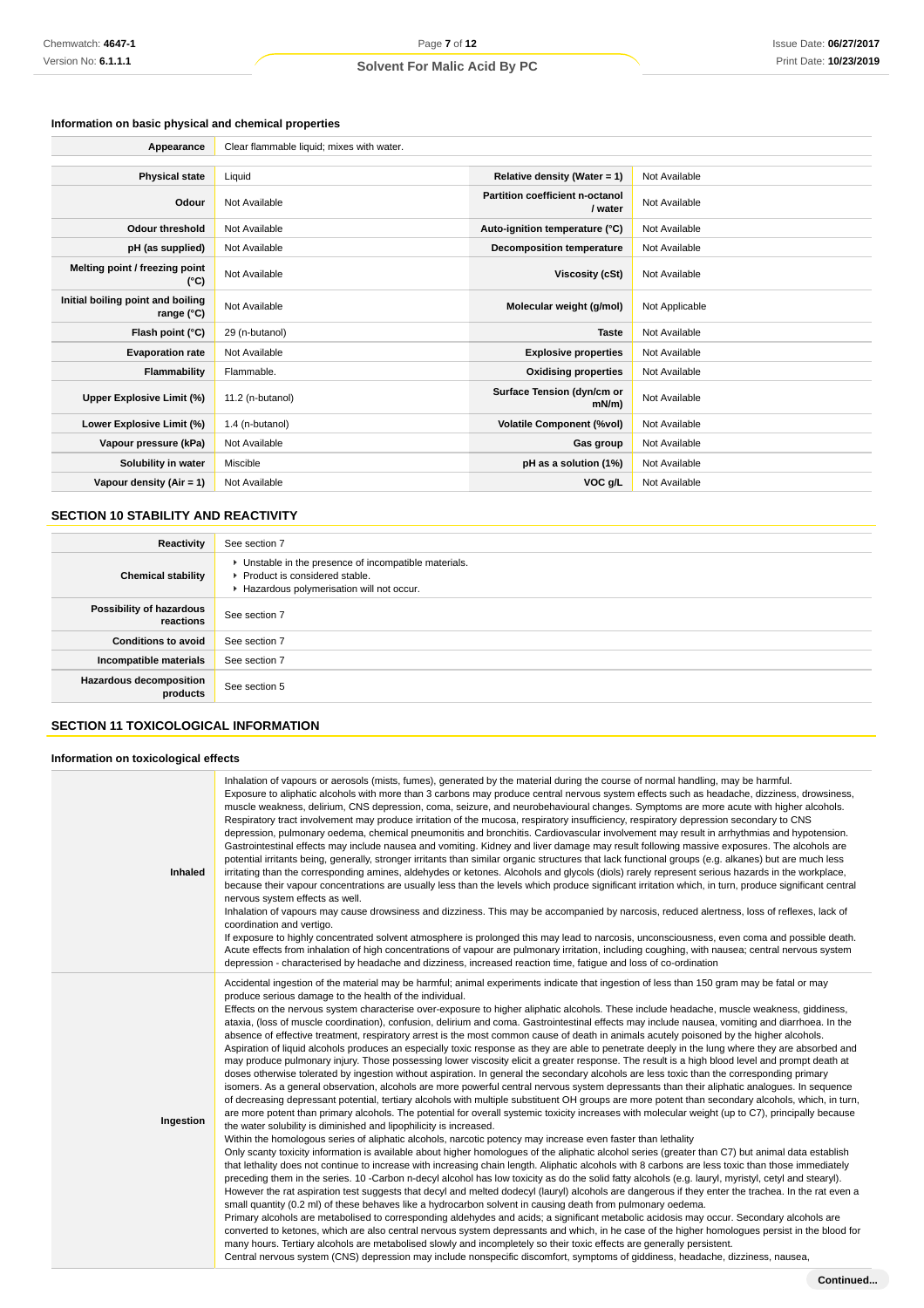|                                     | anaesthetic effects, slowed reaction time, slurred speech and may progress to unconsciousness. Serious poisonings may result in respiratory<br>depression and may be fatal.                                                                                                                                                                                                                                                                                                                                                                                                                                                                  |                                                       |  |
|-------------------------------------|----------------------------------------------------------------------------------------------------------------------------------------------------------------------------------------------------------------------------------------------------------------------------------------------------------------------------------------------------------------------------------------------------------------------------------------------------------------------------------------------------------------------------------------------------------------------------------------------------------------------------------------------|-------------------------------------------------------|--|
| <b>Skin Contact</b>                 | Entry into the blood-stream through, for example, cuts, abrasions, puncture wounds or lesions, may produce systemic injury with harmful effects.<br>Examine the skin prior to the use of the material and ensure that any external damage is suitably protected.<br>The material may cause skin irritation after prolonged or repeated exposure and may produce a contact dermatitis (nonallergic). This form of<br>dermatitis is often characterised by skin redness (erythema) and swelling the epidermis. Histologically there may be intercellular oedema of the<br>spongy layer (spongiosis) and intracellular oedema of the epidermis. |                                                       |  |
| Eye                                 | The material may produce severe irritation to the eye causing pronounced inflammation. Repeated or prolonged exposure to irritants may<br>produce conjunctivitis.                                                                                                                                                                                                                                                                                                                                                                                                                                                                            |                                                       |  |
| Chronic                             | Principal routes of exposure are by accidental skin and eye contact and by inhalation of vapours especially at higher temperatures.<br>As with any chemical product, contact with unprotected bare skin; inhalation of vapour, mist or dust in work place atmosphere; or ingestion in any<br>form, should be avoided by observing good occupational work practice.                                                                                                                                                                                                                                                                           |                                                       |  |
|                                     | <b>TOXICITY</b>                                                                                                                                                                                                                                                                                                                                                                                                                                                                                                                                                                                                                              | <b>IRRITATION</b>                                     |  |
| <b>Solvent For Malic Acid By PC</b> | Not Available                                                                                                                                                                                                                                                                                                                                                                                                                                                                                                                                                                                                                                | Not Available                                         |  |
|                                     | <b>TOXICITY</b>                                                                                                                                                                                                                                                                                                                                                                                                                                                                                                                                                                                                                              | <b>IRRITATION</b>                                     |  |
|                                     | Dermal (rabbit) LD50: 3400 mg/kg <sup>[2]</sup>                                                                                                                                                                                                                                                                                                                                                                                                                                                                                                                                                                                              | Eye (human): 50 ppm - irritant                        |  |
|                                     | Inhalation (rat) LC50: 24 mg/l/4H[2]                                                                                                                                                                                                                                                                                                                                                                                                                                                                                                                                                                                                         | Eye (rabbit): 1.6 mg-SEVERE                           |  |
| n-butanol                           | Oral (rat) LD50: 790 mg/kg <sup>[2]</sup>                                                                                                                                                                                                                                                                                                                                                                                                                                                                                                                                                                                                    | Eye (rabbit): 24 mg/24h-SEVERE                        |  |
|                                     |                                                                                                                                                                                                                                                                                                                                                                                                                                                                                                                                                                                                                                              | Eye: adverse effect observed (irreversible damage)[1] |  |
|                                     |                                                                                                                                                                                                                                                                                                                                                                                                                                                                                                                                                                                                                                              | Skin (rabbit): 405 mg/24h-moderate                    |  |
|                                     |                                                                                                                                                                                                                                                                                                                                                                                                                                                                                                                                                                                                                                              | Skin: adverse effect observed (irritating)[1]         |  |
|                                     | <b>TOXICITY</b>                                                                                                                                                                                                                                                                                                                                                                                                                                                                                                                                                                                                                              | <b>IRRITATION</b>                                     |  |
|                                     | dermal (rat) LD50: >2000 mg/kg <sup>[1]</sup>                                                                                                                                                                                                                                                                                                                                                                                                                                                                                                                                                                                                | Eye (rabbit): 122 mg - SEVERE                         |  |
| formic acid                         | Inhalation (rat) LC50: 7.4 mg/l/4H[2]                                                                                                                                                                                                                                                                                                                                                                                                                                                                                                                                                                                                        | Eye: adverse effect observed (irritating)[1]          |  |
|                                     | Oral (rat) LD50: =730 mg/kg $[2]$                                                                                                                                                                                                                                                                                                                                                                                                                                                                                                                                                                                                            | Skin (rabbit): 610 (open) - mild                      |  |
|                                     |                                                                                                                                                                                                                                                                                                                                                                                                                                                                                                                                                                                                                                              | Skin: adverse effect observed (corrosive)[1]          |  |
|                                     | <b>TOXICITY</b>                                                                                                                                                                                                                                                                                                                                                                                                                                                                                                                                                                                                                              | <b>IRRITATION</b>                                     |  |
| water                               | Oral (rat) LD50: >90000 mg/kg[2]                                                                                                                                                                                                                                                                                                                                                                                                                                                                                                                                                                                                             | Not Available                                         |  |
|                                     | $d = C D C$ $l = l = l = n$<br>$1/a b$ , $a = b$ , $b = a$ , $d = a$                                                                                                                                                                                                                                                                                                                                                                                                                                                                                                                                                                         |                                                       |  |

**Legend:** 1. Value obtained from Europe ECHA Registered Substances - Acute toxicity 2.\* Value obtained from manufacturer's SDS. Unless otherwise specified data extracted from RTECS - Register of Toxic Effect of chemical Substances

| <b>N-BUTANOL</b>   | The material may cause skin irritation after prolonged or repeated exposure and may produce a contact dermatitis (nonallergic). This form of<br>dermatitis is often characterised by skin redness (erythema) and swelling the epidermis. Histologically there may be intercellular oedema of the<br>spongy layer (spongiosis) and intracellular oedema of the epidermis.<br>for n-butanol<br>Acute toxicity: n-Butanol (BA) was only slightly toxic to experimental animals following acute oral, dermal, or inhalation exposure. The acute oral<br>LD50 values for female rats ranged from 790 to 4360 mg/kg. Different strains of rat were used in each of four studies, which may account for the<br>variability. Oral LD50 values for mice, rabbits, hamsters, dogs, and male rats all fell within the same range. The rat inhalation LC0 of 8000 ppm<br>(24000 mg/m3) indicates very low inhalation toxicity (no lethality at 8000 ppm). The rabbit dermal LD50 was 3402 mg/kg, indicating that BA can<br>penetrate the skin, but not very readily. Animal experiments and human experience indicate that BA is, at most, moderately irritating to the skin,<br>but it is a severe eye irritant. These effects are most likely due to BA's localised defatting and drying characteristics. Although no animal data are<br>available, human studies and experience show that BA is not likely to be a skin sensitiser.<br>The median odor threshold for BA (0.17 ppm) is well below the lowest nasal irritation threshold in humans (289 ppm), allowing warning of<br>possible chemical exposure prior to nasal irritation occurring. Human studies are complicated by the odor characteristics of the material, as the<br>odor threshold is well below the levels at which irritation is observed.<br>Repeat dose toxicity: An in vivo toxicokinetics study confirmed the rapid metabolism of n-butyl acetate (BAc) to BA. Hydrolysis of BAc in blood<br>and brain was estimated to be 99 percent complete within<br>2.7 minutes (elimination t1/2 = 0.41 minute). Thus, organisms exposed to BAc can experience appreciable tissue concentrations of BA. In this<br>way, the results of toxicity studies with BAc can be used as supplemental, surrogate<br>data to provide information on the toxicity of BA.<br>A thirteen-week, subchronic exposure to BAc, the metabolic precursor of BA, produced transient hypoactivity (during exposure only) at 1500 and<br>3000 ppm (7185 and 14370 mg/m3) along with decreased body weight and food consumption, but no post exposure neurotoxicity even at 3000<br>ppm. A concurrent subchronic neurotoxicity study under the same exposure conditions showed no evidence of cumulative neurotoxicity based<br>upon functional observational battery endpoints, quantitative motor activity, neuropathology and scheduled-controlled operant behavior<br>endpoints. A no observable effect level (NOAEL) of 500 ppm (2395 mg/m3) was reported for systemic effects in rats, and a NOAEL of 3000 ppm<br>(14370 mg/m3) was reported for post exposure neurotoxicity in rats.<br>Reproductive toxicity: Several studies indicate that BA is not a reproductive toxicant.<br>Female rats exposed to 6000 ppm (18000 mg/m3) BA throughout gestation and male rats exposed to 6000 ppm (18000 mg/m3) BA for six weeks<br>prior to mating showed no effects on fertility or pregnancy rate. Male rats given BA at 533 mg/kg/day for 5 days had no testicular toxicity.<br>Developmental toxicity: BA produced only mild foetotoxicity and developmental alterations at or near the maternally toxic (even lethal) dose of<br>8000 ppm (24000 mg/m3) throughout gestation.<br>Genotoxicity: An entire battery of negative in vitro tests and a negative in vivo micronucleus test indicate that BA is not genotoxic.<br>Carcinogenicity: Based upon the battery of negative mutagenicity and clastogenicity findings, BA presents a very small potential for<br>carcinogenicity. |
|--------------------|---------------------------------------------------------------------------------------------------------------------------------------------------------------------------------------------------------------------------------------------------------------------------------------------------------------------------------------------------------------------------------------------------------------------------------------------------------------------------------------------------------------------------------------------------------------------------------------------------------------------------------------------------------------------------------------------------------------------------------------------------------------------------------------------------------------------------------------------------------------------------------------------------------------------------------------------------------------------------------------------------------------------------------------------------------------------------------------------------------------------------------------------------------------------------------------------------------------------------------------------------------------------------------------------------------------------------------------------------------------------------------------------------------------------------------------------------------------------------------------------------------------------------------------------------------------------------------------------------------------------------------------------------------------------------------------------------------------------------------------------------------------------------------------------------------------------------------------------------------------------------------------------------------------------------------------------------------------------------------------------------------------------------------------------------------------------------------------------------------------------------------------------------------------------------------------------------------------------------------------------------------------------------------------------------------------------------------------------------------------------------------------------------------------------------------------------------------------------------------------------------------------------------------------------------------------------------------------------------------------------------------------------------------------------------------------------------------------------------------------------------------------------------------------------------------------------------------------------------------------------------------------------------------------------------------------------------------------------------------------------------------------------------------------------------------------------------------------------------------------------------------------------------------------------------------------------------------------------------------------------------------------------------------------------------------------------------------------------------------------------------------------------------------------------------------------------------------------------------------------------------------------------------------------------------------------------------------------------------------------------------------------------------------------------------------------------------------------------------------------------------------------------------------------------------------------------------------------------------------------------------------------------------------------------------------------------------------------------------------------------------------------------------|
| <b>FORMIC ACID</b> | for acid mists, aerosols, vapours<br>Data from assays for genotoxic activity in vitro suggest that eukaryotic cells are susceptible to genetic damage when the pH falls to about 6.5.<br>Cells from the respiratory tract have not been examined in this respect. Mucous secretion may protect the cells of the airways from direct<br>exposure to inhaled acidic mists, just as mucous plays an important role in protecting the gastric epithelium from its auto-secreted hydrochloric                                                                                                                                                                                                                                                                                                                                                                                                                                                                                                                                                                                                                                                                                                                                                                                                                                                                                                                                                                                                                                                                                                                                                                                                                                                                                                                                                                                                                                                                                                                                                                                                                                                                                                                                                                                                                                                                                                                                                                                                                                                                                                                                                                                                                                                                                                                                                                                                                                                                                                                                                                                                                                                                                                                                                                                                                                                                                                                                                                                                                                                                                                                                                                                                                                                                                                                                                                                                                                                                                                                                  |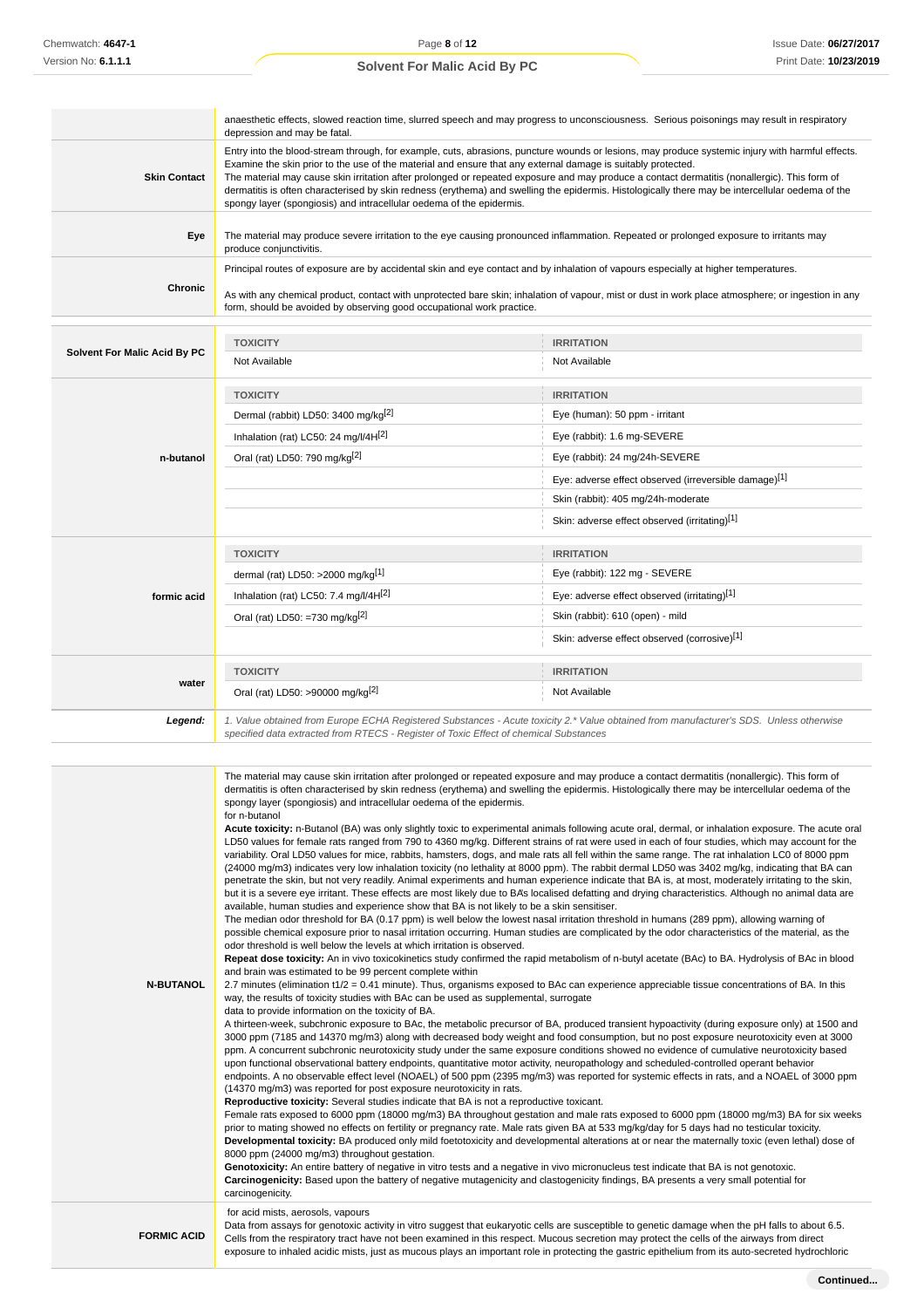| <b>Solvent For Malic Acid By PC</b> |  |  |  |  |  |
|-------------------------------------|--|--|--|--|--|
|-------------------------------------|--|--|--|--|--|

|                                             | acid. In considering whether pH itself induces genotoxic events in vivo in the respiratory system, comparison should be made with the human<br>stomach, in which gastric juice may be at pH 1-2 under fasting or nocturnal conditions, and with the human urinary bladder, in which the pH of<br>urine can range from <5 to > 7 and normally averages 6.2. Furthermore, exposures to low pH in vivo differ from exposures in vitro in that, in vivo,<br>only a portion of the cell surface is subjected to the adverse conditions, so that perturbation of intracellular homeostasis may be maintained more<br>readily than in vitro.<br>The material may cause skin irritation after prolonged or repeated exposure and may produce a contact dermatitis (nonallergic). This form of<br>dermatitis is often characterised by skin redness (erythema) and swelling epidermis. Histologically there may be intercellular oedema of the<br>spongy layer (spongiosis) and intracellular oedema of the epidermis.                                                                                                                                                                                                                                                                                                                                                                                                                                                                                                      |                                 |                                                                                                                                                                     |
|---------------------------------------------|--------------------------------------------------------------------------------------------------------------------------------------------------------------------------------------------------------------------------------------------------------------------------------------------------------------------------------------------------------------------------------------------------------------------------------------------------------------------------------------------------------------------------------------------------------------------------------------------------------------------------------------------------------------------------------------------------------------------------------------------------------------------------------------------------------------------------------------------------------------------------------------------------------------------------------------------------------------------------------------------------------------------------------------------------------------------------------------------------------------------------------------------------------------------------------------------------------------------------------------------------------------------------------------------------------------------------------------------------------------------------------------------------------------------------------------------------------------------------------------------------------------------|---------------------------------|---------------------------------------------------------------------------------------------------------------------------------------------------------------------|
| <b>N-BUTANOL &amp; FORMIC ACID</b>          | Asthma-like symptoms may continue for months or even years after exposure to the material ceases. This may be due to a non-allergenic<br>condition known as reactive airways dysfunction syndrome (RADS) which can occur following exposure to high levels of highly irritating<br>compound. Key criteria for the diagnosis of RADS include the absence of preceding respiratory disease, in a non-atopic individual, with abrupt<br>onset of persistent asthma-like symptoms within minutes to hours of a documented exposure to the irritant. A reversible airflow pattern, on<br>spirometry, with the presence of moderate to severe bronchial hyperreactivity on methacholine challenge testing and the lack of minimal<br>lymphocytic inflammation, without eosinophilia, have also been included in the criteria for diagnosis of RADS. RADS (or asthma) following an<br>irritating inhalation is an infrequent disorder with rates related to the concentration of and duration of exposure to the irritating substance.<br>Industrial bronchitis, on the other hand, is a disorder that occurs as result of exposure due to high concentrations of irritating substance (often<br>particulate in nature) and is completely reversible after exposure ceases. The disorder is characterised by dyspnea, cough and mucus<br>production.<br>The material may produce severe irritation to the eye causing pronounced inflammation. Repeated or prolonged exposure to irritants may<br>produce conjunctivitis. |                                 |                                                                                                                                                                     |
| <b>FORMIC ACID &amp; WATER</b>              | No significant acute toxicological data identified in literature search.                                                                                                                                                                                                                                                                                                                                                                                                                                                                                                                                                                                                                                                                                                                                                                                                                                                                                                                                                                                                                                                                                                                                                                                                                                                                                                                                                                                                                                           |                                 |                                                                                                                                                                     |
| <b>Acute Toxicity</b>                       | ✔                                                                                                                                                                                                                                                                                                                                                                                                                                                                                                                                                                                                                                                                                                                                                                                                                                                                                                                                                                                                                                                                                                                                                                                                                                                                                                                                                                                                                                                                                                                  | Carcinogenicity                 | ×                                                                                                                                                                   |
| <b>Skin Irritation/Corrosion</b>            | ✔                                                                                                                                                                                                                                                                                                                                                                                                                                                                                                                                                                                                                                                                                                                                                                                                                                                                                                                                                                                                                                                                                                                                                                                                                                                                                                                                                                                                                                                                                                                  | Reproductivity                  | ×                                                                                                                                                                   |
| <b>Serious Eye Damage/Irritation</b>        | ✔                                                                                                                                                                                                                                                                                                                                                                                                                                                                                                                                                                                                                                                                                                                                                                                                                                                                                                                                                                                                                                                                                                                                                                                                                                                                                                                                                                                                                                                                                                                  | <b>STOT - Single Exposure</b>   | ✔                                                                                                                                                                   |
| <b>Respiratory or Skin</b><br>sensitisation | ×                                                                                                                                                                                                                                                                                                                                                                                                                                                                                                                                                                                                                                                                                                                                                                                                                                                                                                                                                                                                                                                                                                                                                                                                                                                                                                                                                                                                                                                                                                                  | <b>STOT - Repeated Exposure</b> | ×                                                                                                                                                                   |
| <b>Mutagenicity</b>                         | ×                                                                                                                                                                                                                                                                                                                                                                                                                                                                                                                                                                                                                                                                                                                                                                                                                                                                                                                                                                                                                                                                                                                                                                                                                                                                                                                                                                                                                                                                                                                  | <b>Aspiration Hazard</b>        | ×                                                                                                                                                                   |
|                                             |                                                                                                                                                                                                                                                                                                                                                                                                                                                                                                                                                                                                                                                                                                                                                                                                                                                                                                                                                                                                                                                                                                                                                                                                                                                                                                                                                                                                                                                                                                                    | Legend:                         | $\blacktriangleright$ - Data either not available or does not fill the criteria for classification<br>$\blacktriangleright$ - Data available to make classification |

## **SECTION 12 ECOLOGICAL INFORMATION**

# **Toxicity**

| Solvent For Malic Acid By PC | <b>ENDPOINT</b>  | <b>TEST DURATION (HR)</b> | <b>SPECIES</b>                                                                                                                                | VALUE            | <b>SOURCE</b>    |
|------------------------------|------------------|---------------------------|-----------------------------------------------------------------------------------------------------------------------------------------------|------------------|------------------|
|                              | Not<br>Available | Not Available             | Not Available                                                                                                                                 | Not<br>Available | Not<br>Available |
|                              | <b>ENDPOINT</b>  | <b>TEST DURATION (HR)</b> | <b>SPECIES</b>                                                                                                                                | <b>VALUE</b>     | <b>SOURCE</b>    |
|                              | <b>LC50</b>      | 96                        | Fish                                                                                                                                          | 1-376mg/L        | $\overline{c}$   |
|                              | <b>EC50</b>      | 48                        | Crustacea                                                                                                                                     | 1-328mg/L        | 2                |
| n-butanol                    | <b>EC50</b>      | 96                        | Algae or other aquatic plants                                                                                                                 | 225mg/L          | $\overline{c}$   |
|                              | <b>BCF</b>       | 24                        | Fish                                                                                                                                          | 921mg/L          | 4                |
|                              | EC <sub>0</sub>  | 48                        | Crustacea                                                                                                                                     | 1-260mg/L        | 2                |
|                              | <b>NOEC</b>      | 504                       | Crustacea                                                                                                                                     | $4.1$ mg/L       | $\overline{2}$   |
|                              | <b>ENDPOINT</b>  | <b>TEST DURATION (HR)</b> | <b>SPECIES</b>                                                                                                                                | <b>VALUE</b>     | <b>SOURCE</b>    |
|                              | <b>LC50</b>      | 96                        | Fish                                                                                                                                          | 1-720mg/L        | 2                |
| formic acid                  | <b>EC50</b>      | 48                        | Crustacea                                                                                                                                     | 32.19mg/L        | 2                |
|                              | <b>EC50</b>      | 72                        | Algae or other aquatic plants                                                                                                                 | $>1$ -mg/L       | 2                |
|                              | <b>NOEC</b>      | 72                        | Algae or other aquatic plants                                                                                                                 | $>=1-mg/L$       | $\overline{c}$   |
|                              | <b>ENDPOINT</b>  | <b>TEST DURATION (HR)</b> | <b>SPECIES</b>                                                                                                                                | <b>VALUE</b>     | <b>SOURCE</b>    |
| water                        | <b>LC50</b>      | 96                        | Fish                                                                                                                                          | 897.520mg/L      | 3                |
|                              | <b>EC50</b>      | 96                        | Algae or other aquatic plants                                                                                                                 | 8768.874mg/L     | 3                |
| Legend:                      |                  |                           | Extracted from 1. IUCLID Toxicity Data 2. Europe ECHA Registered Substances - Ecotoxicological Information - Aquatic Toxicity 3. EPIWIN Suite |                  |                  |

V3.12 (QSAR) - Aquatic Toxicity Data (Estimated) 4. US EPA, Ecotox database - Aquatic Toxicity Data 5. ECETOC Aquatic Hazard Assessment Data 6. NITE (Japan) - Bioconcentration Data 7. METI (Japan) - Bioconcentration Data 8. Vendor Data

## **DO NOT** discharge into sewer or waterways.

### **Persistence and degradability**

| Ingredient  | Persistence: Water/Soil     | Persistence: Air               |
|-------------|-----------------------------|--------------------------------|
| n-butanol   | LOW (Half-life $=$ 54 days) | LOW (Half-life = $3.65$ days)  |
| formic acid | LOW (Half-life $= 14$ days) | LOW (Half-life = $55.46$ days) |
| water       | LOW                         | LOW                            |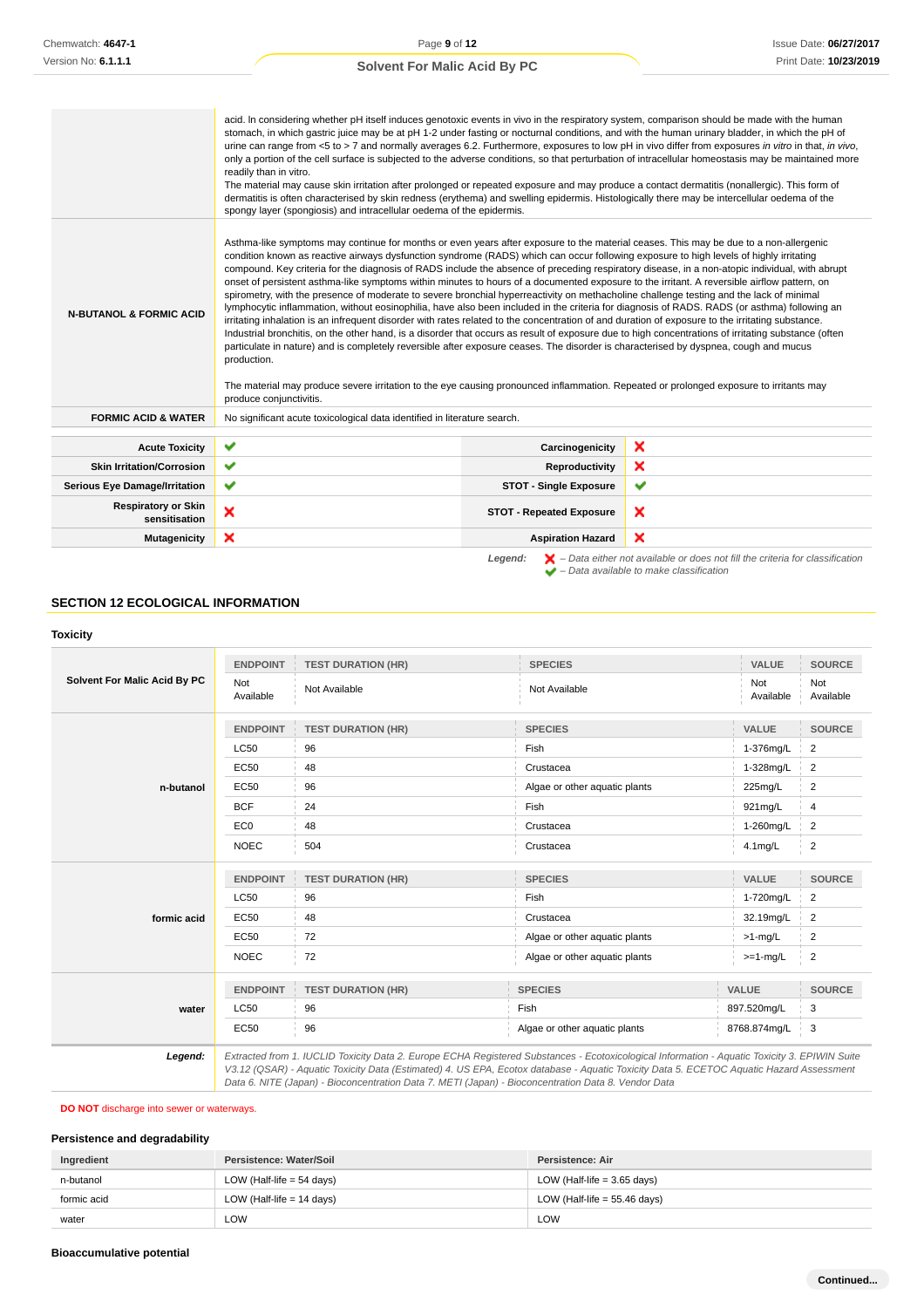| Ingredient  | <b>Bioaccumulation</b>  |
|-------------|-------------------------|
| n-butanol   | LOW (BCF = $0.64$ )     |
| formic acid | LOW (BCF = $0.22$ )     |
| water       | LOW (LogKOW = $-1.38$ ) |

## **Mobility in soil**

| Ingredient  | <b>Mobility</b>        |
|-------------|------------------------|
| n-butanol   | $MEDIUM (KOC = 2.443)$ |
| formic acid | $HIGH (KOC = 1)$       |
| water       | LOW (KOC = $14.3$ )    |

# **SECTION 13 DISPOSAL CONSIDERATIONS**

### **Waste treatment methods**

| <b>Product / Packaging disposal</b> | ► Consult manufacturer for recycling options and recycle where possible.<br>• Consult State Land Waste Management Authority for disposal.<br>Incinerate residue at an approved site.<br>Recycle containers if possible, or dispose of in an authorised landfill. |
|-------------------------------------|------------------------------------------------------------------------------------------------------------------------------------------------------------------------------------------------------------------------------------------------------------------|
|-------------------------------------|------------------------------------------------------------------------------------------------------------------------------------------------------------------------------------------------------------------------------------------------------------------|

# **SECTION 14 TRANSPORT INFORMATION**

# **Labels Required**

| Marine Pollutant NO |  |
|---------------------|--|
| HAZCHEM 3Y          |  |
|                     |  |

## **Land transport (ADG)**

| <b>UN number</b>             | 1993                                                    |  |
|------------------------------|---------------------------------------------------------|--|
| UN proper shipping name      | FLAMMABLE LIQUID, N.O.S. (contains n-butanol)           |  |
| Transport hazard class(es)   | Class<br>3<br>Subrisk<br>Not Applicable                 |  |
| Packing group                | $\mathbf{III}$                                          |  |
| <b>Environmental hazard</b>  | Not Applicable                                          |  |
| Special precautions for user | Special provisions<br>223 274<br>Limited quantity<br>5L |  |

## **Air transport (ICAO-IATA / DGR)**

| <b>UN number</b>             | 1993                                                                                                                                                                                                                                      |  |                                                      |  |
|------------------------------|-------------------------------------------------------------------------------------------------------------------------------------------------------------------------------------------------------------------------------------------|--|------------------------------------------------------|--|
| UN proper shipping name      | Flammable liquid, n.o.s. * (contains n-butanol)                                                                                                                                                                                           |  |                                                      |  |
| Transport hazard class(es)   | <b>ICAO/IATA Class</b><br>3<br>ICAO / IATA Subrisk<br>Not Applicable<br><b>ERG Code</b><br>3L                                                                                                                                             |  |                                                      |  |
| Packing group                | Ш                                                                                                                                                                                                                                         |  |                                                      |  |
| <b>Environmental hazard</b>  | Not Applicable                                                                                                                                                                                                                            |  |                                                      |  |
| Special precautions for user | Special provisions<br>Cargo Only Packing Instructions<br>Cargo Only Maximum Qty / Pack<br>Passenger and Cargo Packing Instructions<br>Passenger and Cargo Maximum Qty / Pack<br>Passenger and Cargo Limited Quantity Packing Instructions |  | A <sub>3</sub><br>366<br>220 L<br>355<br>60L<br>Y344 |  |
|                              | Passenger and Cargo Limited Maximum Qty / Pack                                                                                                                                                                                            |  | 10 <sub>L</sub>                                      |  |

# **Sea transport (IMDG-Code / GGVSee)**

**UN number** 1993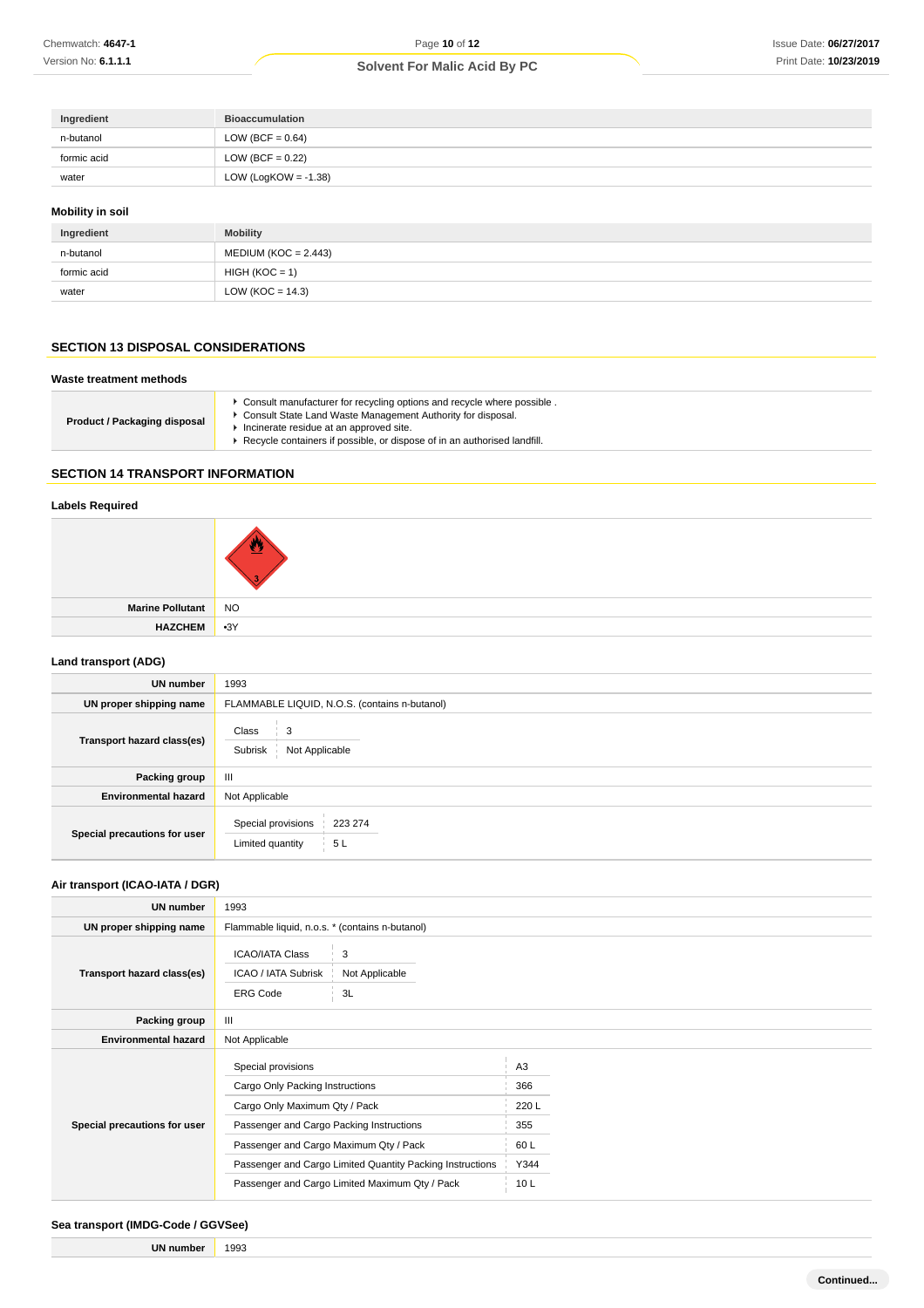| UN proper shipping name      | FLAMMABLE LIQUID, N.O.S. (contains n-butanol)                        |                                  |  |
|------------------------------|----------------------------------------------------------------------|----------------------------------|--|
| Transport hazard class(es)   | <b>IMDG Class</b><br>3<br>Not Applicable<br><b>IMDG Subrisk</b>      |                                  |  |
| Packing group                | Ш                                                                    |                                  |  |
| <b>Environmental hazard</b>  | Not Applicable                                                       |                                  |  |
| Special precautions for user | <b>EMS Number</b><br>Special provisions<br><b>Limited Quantities</b> | $F-E$ , S-E<br>223 274 955<br>5L |  |

Regulations

# **Transport in bulk according to Annex II of MARPOL and the IBC code**

Not Applicable

## **SECTION 15 REGULATORY INFORMATION**

### **Safety, health and environmental regulations / legislation specific for the substance or mixture**

#### **N-BUTANOL IS FOUND ON THE FOLLOWING REGULATORY LISTS**

Australia Dangerous Goods Code (ADG Code) - Dangerous Goods List

| Australia Dangerous Goods Code (ADG Code) - List of Emergency Action Codes |  |  |  |
|----------------------------------------------------------------------------|--|--|--|

Australia Exposure Standards

- Australia Hazardous Chemical Information System (HCIS) Hazardous Chemicals Australia Inventory of Chemical Substances (AICS)
- Australia Standard for the Uniform Scheduling of Medicines and Poisons (SUSMP) Schedule 5
- Australia Standard for the Uniform Scheduling of Medicines and Poisons (SUSMP) Schedule 6

GESAMP/EHS Composite List - GESAMP Hazard Profiles

#### **FORMIC ACID IS FOUND ON THE FOLLOWING REGULATORY LISTS**

Australia Dangerous Goods Code (ADG Code) - Dangerous Goods List

- Australia Dangerous Goods Code (ADG Code) List of Emergency Action Codes Australia Exposure Standards
- Australia Hazardous Chemical Information System (HCIS) Hazardous Chemicals Australia Inventory of Chemical Substances (AICS)
- Australia Standard for the Uniform Scheduling of Medicines and Poisons (SUSMP) Schedule 5

GESAMP/EHS Composite List - GESAMP Hazard Profiles

#### **WATER IS FOUND ON THE FOLLOWING REGULATORY LISTS**

IMO IBC Code Chapter 17: Summary of minimum requirements IMO IBC Code Chapter 18: List of products to which the Code does not apply IMO MARPOL 73/78 (Annex II) - List of Other Liquid Substances IMO Provisional Categorization of Liquid Substances - List 1: Pure or technically pure products International Air Transport Association (IATA) Dangerous Goods Regulations International Maritime Dangerous Goods Requirements (IMDG Code) United Nations Recommendations on the Transport of Dangerous Goods Model

IMO IBC Code Chapter 17: Summary of minimum requirements IMO MARPOL (Annex II) - List of Noxious Liquid Substances Carried in Bulk IMO Provisional Categorization of Liquid Substances - List 3: (Trade-named) mixtures containing at least 99% by weight of components already assessed by IMO, presenting safety hazards IMO Provisional Categorization of Liquid Substances - List 4: Pollutant only mixtures

containing one or more components, forming more than 1% by weight of the mixture, which have not yet been assessed by IMO

International Air Transport Association (IATA) Dangerous Goods Regulations International Maritime Dangerous Goods Requirements (IMDG Code) United Nations Recommendations on the Transport of Dangerous Goods Model Regulations

Australia Inventory of Chemical Substances (AICS) **IMO IBC Code Chapter 18: List of products to which the Code does not apply** 

#### **National Inventory Status**

| <b>National Inventory</b>     | <b>Status</b>                                                                                                                                                                                            |
|-------------------------------|----------------------------------------------------------------------------------------------------------------------------------------------------------------------------------------------------------|
| Australia - AICS              | Yes                                                                                                                                                                                                      |
| Canada - DSL                  | Yes                                                                                                                                                                                                      |
| Canada - NDSL                 | No (n-butanol; water; formic acid)                                                                                                                                                                       |
| China - IECSC                 | Yes                                                                                                                                                                                                      |
| Europe - EINEC / ELINCS / NLP | Yes                                                                                                                                                                                                      |
| Japan - ENCS                  | Yes                                                                                                                                                                                                      |
| Korea - KECI                  | Yes                                                                                                                                                                                                      |
| New Zealand - NZIoC           | Yes                                                                                                                                                                                                      |
| Philippines - PICCS           | Yes                                                                                                                                                                                                      |
| <b>USA - TSCA</b>             | Yes                                                                                                                                                                                                      |
| Taiwan - TCSI                 | Yes                                                                                                                                                                                                      |
| Mexico - INSQ                 | Yes                                                                                                                                                                                                      |
| Vietnam - NCI                 | Yes                                                                                                                                                                                                      |
| Russia - ARIPS                | Yes                                                                                                                                                                                                      |
| Legend:                       | Yes = All CAS declared ingredients are on the inventory<br>No = One or more of the CAS listed ingredients are not on the inventory and are not exempt from listing(see specific ingredients in brackets) |

### **SECTION 16 OTHER INFORMATION**

| D <sub>o</sub> | 0.04         |
|----------------|--------------|
| مەھ 7          | $\Omega$ .   |
| 1916           | Ν٨<br>ilable |